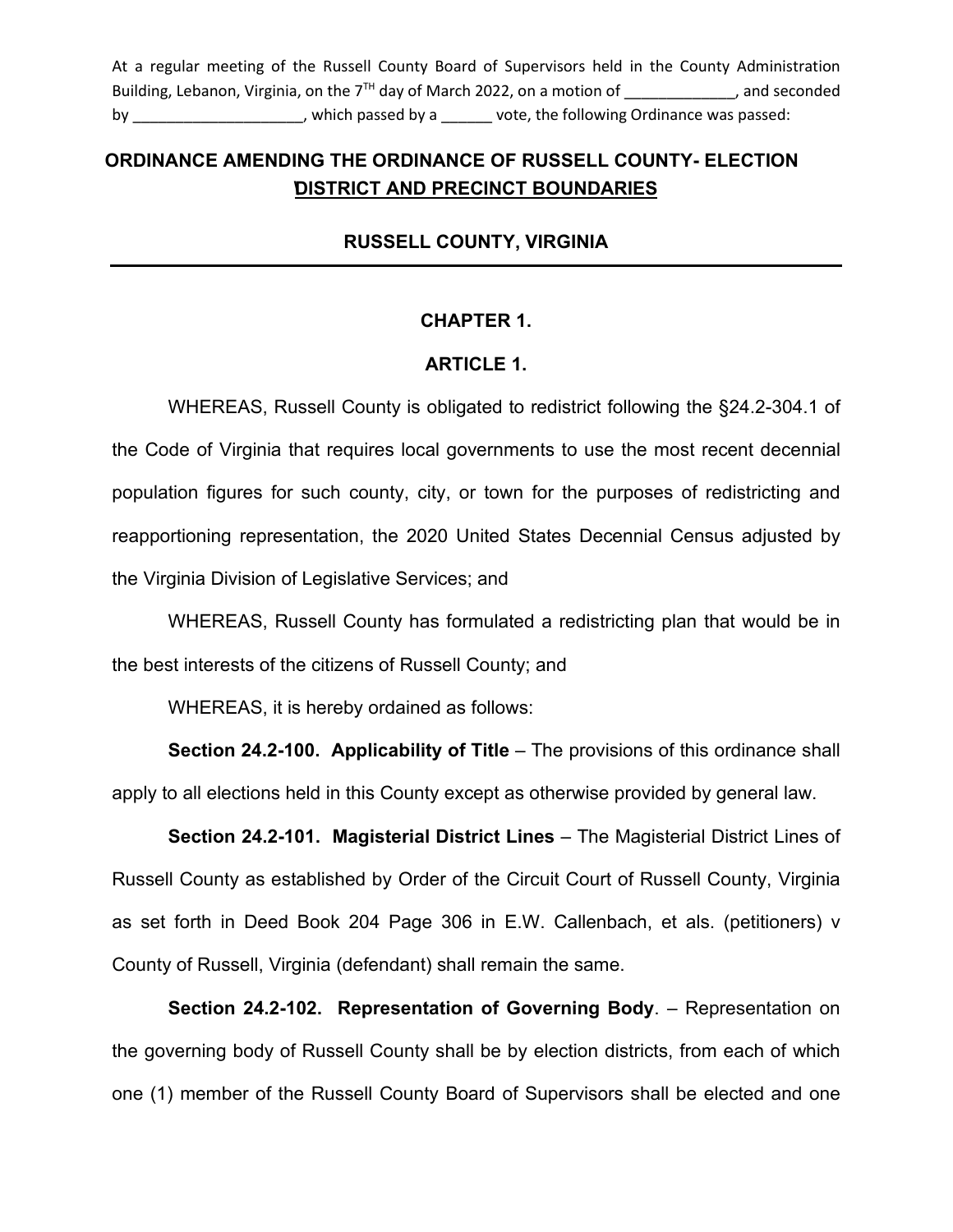(1) at-large member elected from the entire county. The combined membership of the Russell County Board of Supervisors shall be seven (7).

# **CHAPTER 2.**

#### **ARTICLE 1.**

## *Establishment of Election Districts; Naming of Districts; Description of Election Districts*

**Section 24.2-200.** – Pursuant to the authority contained in the Code of Virginia (1950), as amended, section 15.2-1211 and  $24.2-300$  et. seq., the election districts of Russell County, Virginia, are hereby created and established as set forth in this ordinance.

**Section 24.2-201** – The named election districts with populations set forth are as follows:

- A. Election District No. 1 2020, population 4,282.
- B. Election District No. 2 2020, population 4,195.
- C. Election District No. 3 2020, population 4,321.
- D. Election District No. 4 2020, population 4,289.
- E. Election District No.  $5 2020$ , population 4,400.
- F. Election District No.  $6 2020$ , population 4,294.

#### **ARTICLE 2.**

*Boundary Description of Election District No. 1-2020*

### **Section 24.2-202 – The Boundary of Election District No. 1-2020.**

BEGINNING at a point which is the southwestern corner of Russell County, a common corner to Russell, Scott and Washington Counties; thence in a northwesterly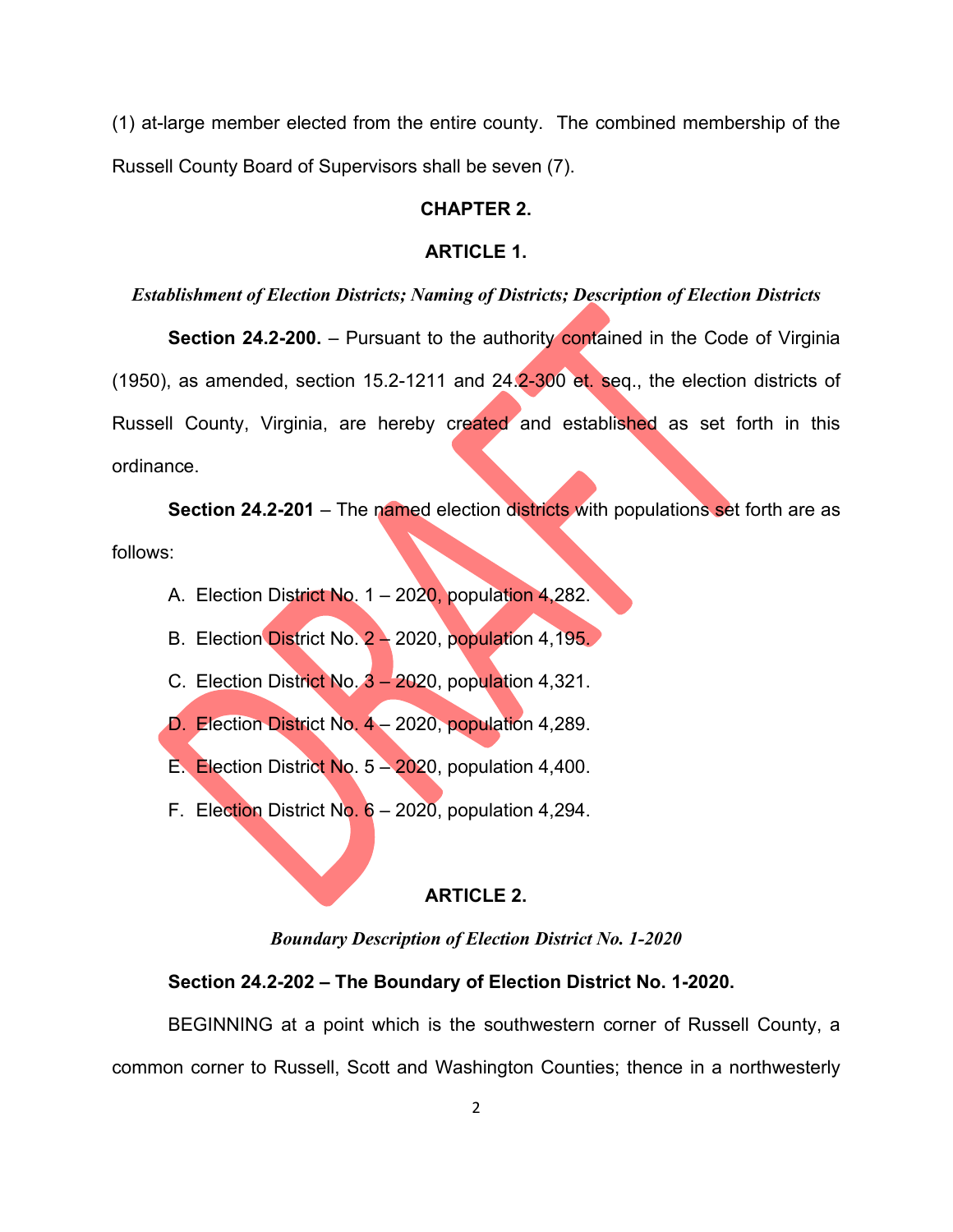direction with the Russell – Scott County Line to its intersection with Virginia Secondary Route 610 (Sunny Point Rd.); thence in a easterly direction to its intersection with Virginia Secondary Route 609 (W. Bearwallow Rd.); thence in a northerly direction with Virginia Secondary Route 609 to its intersection with Virginia Secondary Route 685 (Vanderpool Dr.); thence in a northeasterly direction with the meanders of Virginia Secondary Route 685 to its intersection with Virginia Secondary Route 611 (Ervintown Rd.); thence in a northeasterly direction with the meanders of Virginia Secondary Route 611 to its intersection with American Electric Company's Clinch River – Hill 138 KV power line; thence running with said power line in a northeasterly direction to its intersection with U.S. Highway 58; thence in a northerly direction with U.S. Highway 58 to its intersection with Virginia Secondary Route 683 (Memorial Dr.); thence in a easterly direction with the meanders of Virginia Secondary Route 683 to its intersection with Virginia Secondary Route 669 (Seven Springs Rd); thence in a southeasterly direction with Virginia Secondary Route 669 to its intersection with American Electric Company's Clinch River – Hill 138 KV power line; thence in a northeasterly direction with said power line to its intersection with Virginia Secondary Route 667 (Century Farm Rd); thence in a southeasterly direction with the meanders of Virginia Secondary Route 667 to its intersection with the Castlewood - Lebanon Magisterial District Line as established by the above referenced Order of the Circuit Court of Russell County; thence in an easterly direction with the meanders of the Castlewood – Lebanon Magisterial District Line to its intersection with American Electric Company's Clinch River – Hill 138 KV power line; thence in a southeasterly direction with said power line

3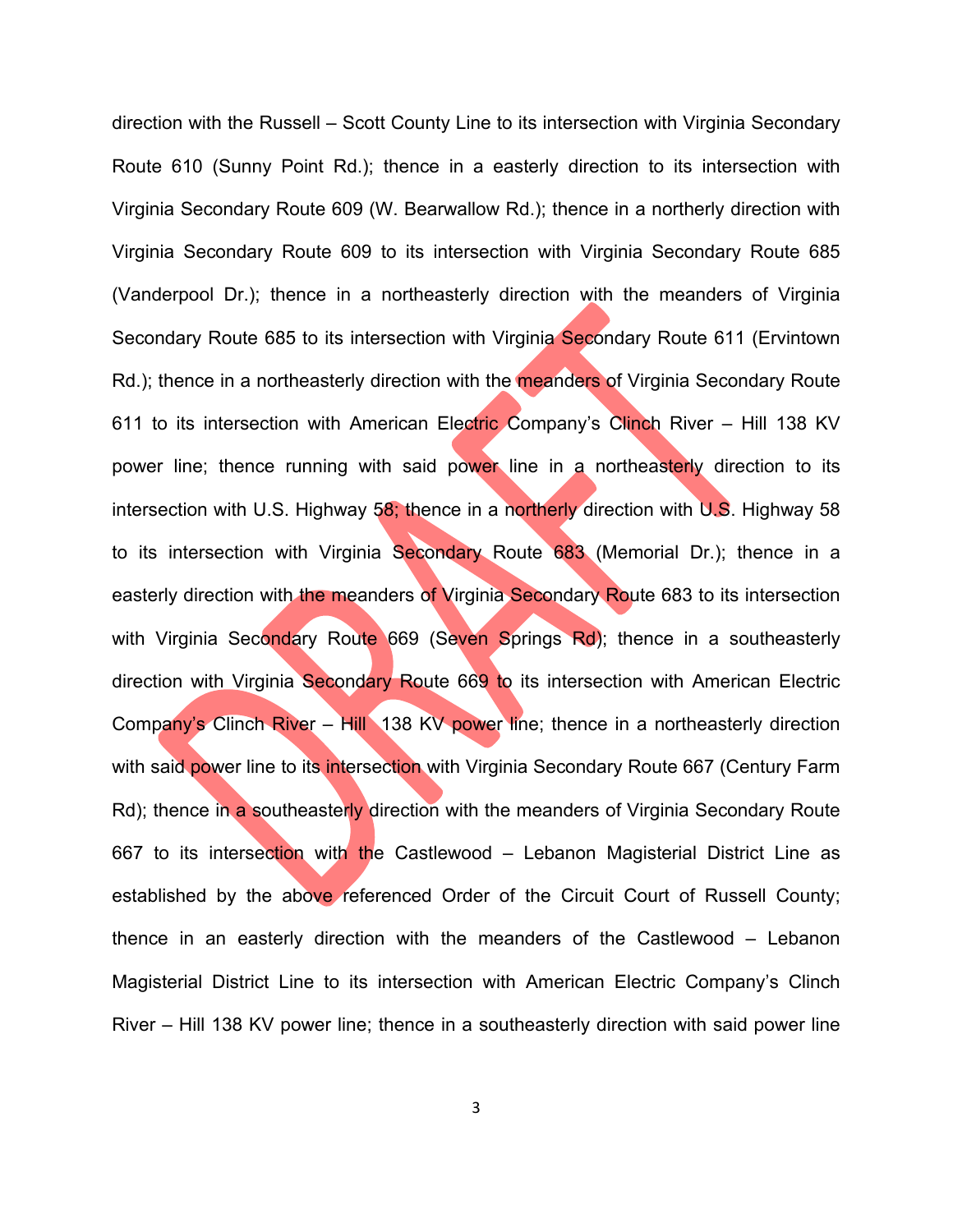to the top of Clinch Mountain; thence in a southwesterly direction with the Russell – Washington County Line to the BEGINNING.

#### **ARTICLE 3.**

# *Boundary Description of Election District No. 2-2020*

## **Section 24.2-203 – The Boundary of Election District No. 2-2020.**

BEGINNING at a point where Virginia Secondary Route 610 (Sunny Point Rd.) intersects with the Russell – Scott County Line, the northwest corner of the South Castlewood Precinct; thence in a northwesterly direction with the Russell – Scott County Line to a common point in the Russell – Scott – Wise County Line; thence in a northeasterly direction with the meanders of the Russell – Wise County Line to a common corner of Russell – Dickenson – Wise Counties Line; thence in a northeasterly direction with the meanders of the Russell – Dickenson County Line to a point north of the intersection of Virginia Secondary Route 616 (Cheney Creek Rd.) and Virginia Secondary Route 657 (Hazel Mountain Rd.) in the Russell – Dickenson County Line; thence in a southeasterly direction to the intersection of Virginia Secondary Route 616 (Cheney Creek Rd.); thence in a southeasterly direction with the meanders of Virginia Secondary Route 616 to its intersection with Virginia Secondary Route 615 (Gravel Lick Rd.); thence in a westerly direction with Virginia Secondary Route 615 to its intersection with Virginia Secondary Route 700 (Eagles Nest Rd.); thence in a southerly direction with Virginia Secondary Route 700 to its intersection with Virginia Secondary Route 628 (Heralds Valley Rd.); thence in a westerly direction with Virginia Secondary Route 628 to its intersection with Virginia Secondary Route 614 (Carterton Rd.); thence in a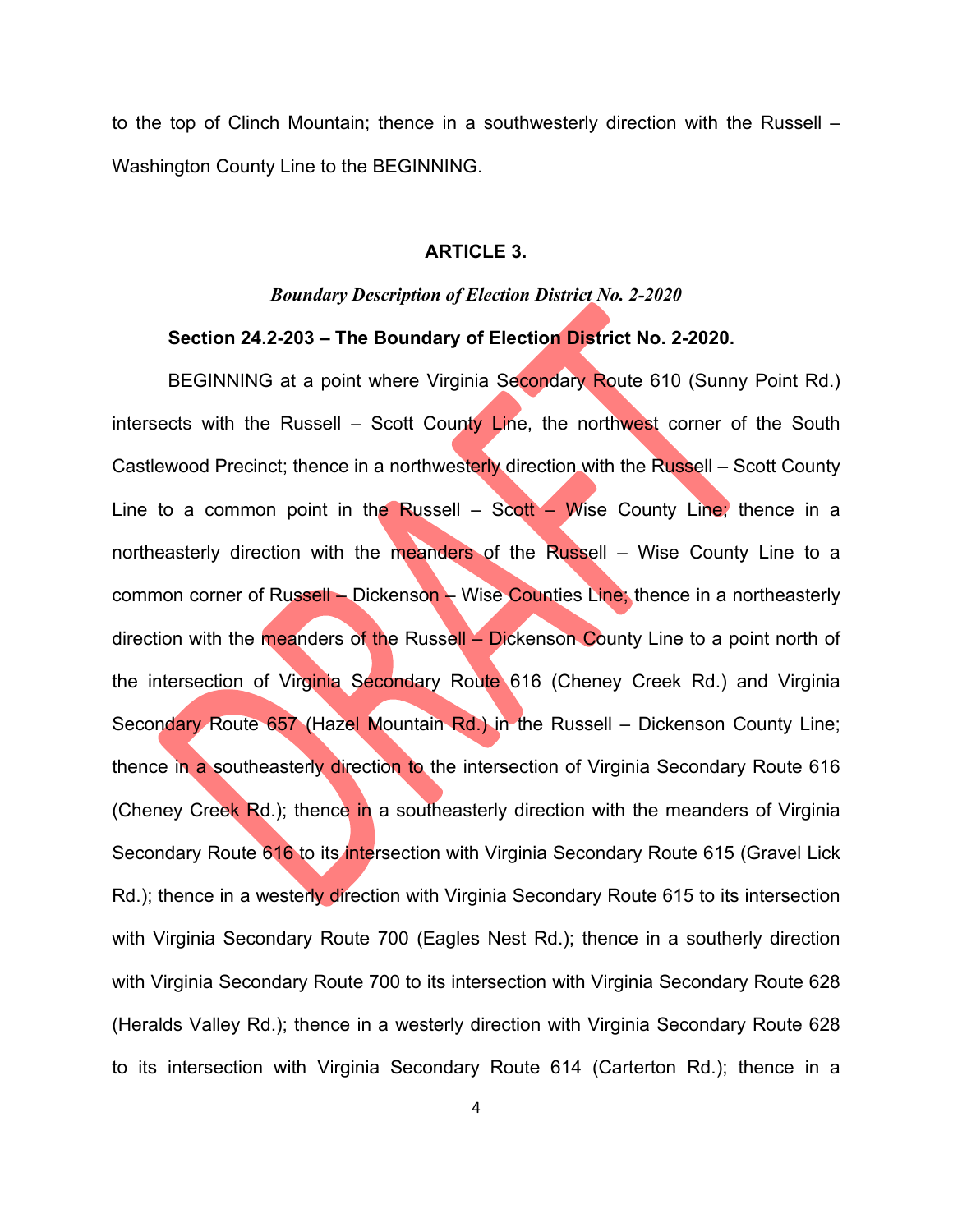southerly direction with Virginia Secondary Route 614 to its intersection with Virginia Secondary Route 640 (Middle Valley Rd.); thence in a northeasterly direction with Virginia Secondary Route 640 to its intersection with Virginia Secondary Route 645 (Jessees Mill Rd.); thence in a southerly direction with Virginia Secondary Route 645 to its intersection with Virginia Secondary Route 640 (Long Hollow Rd.); thence in a southeasterly direction with Virginia Secondary Route 640 to the intersection with the Castlewood – Lebanon Magisterial District Line as established by the above referenced Order of the Circuit Court of Russell County, thence in a southwesterly direction with the meanders of the Castlewood – Lebanon Magisterial District Line to the intersection of Virginia Secondary Route 667 (Century Farm Rd.); thence in a northerly direction with the meanders of Virginia Secondary Route 667 to its intersection with American Electric Company's Clinch River - Hill 138 KV power line; thence running with said power line in a westerly direction to the intersection of Virginia Secondary Route 669 (Seven Springs Rd.); thence in a northwesterly direction to the intersection of Virginia Secondary Route 683 (Memorial Drive); thence in a northerly direction with the meanders of Virginia Secondary Route 683 to its intersection with U.S. Highway 58; thence in a southerly direction to its intersection with American Electric Company's Clinch River - Hill 138 KV power line; thence in a westerly direction with said power line to its intersection with Virginia Secondary Route 611 (Ervintown Rd); thence in a southwesterly direction with the meanders of Virginia Secondary Route 611 to its intersection with Virginia Secondary Route 685 (Vanderpool Dr.); thence in a westerly direction to intersection with Virginia Secondary Route 609 (W Bearwallow Rd); thence in a southerly direction to its intersection with Virginia Secondary Route 610 (Sunny Point Rd.); thence in a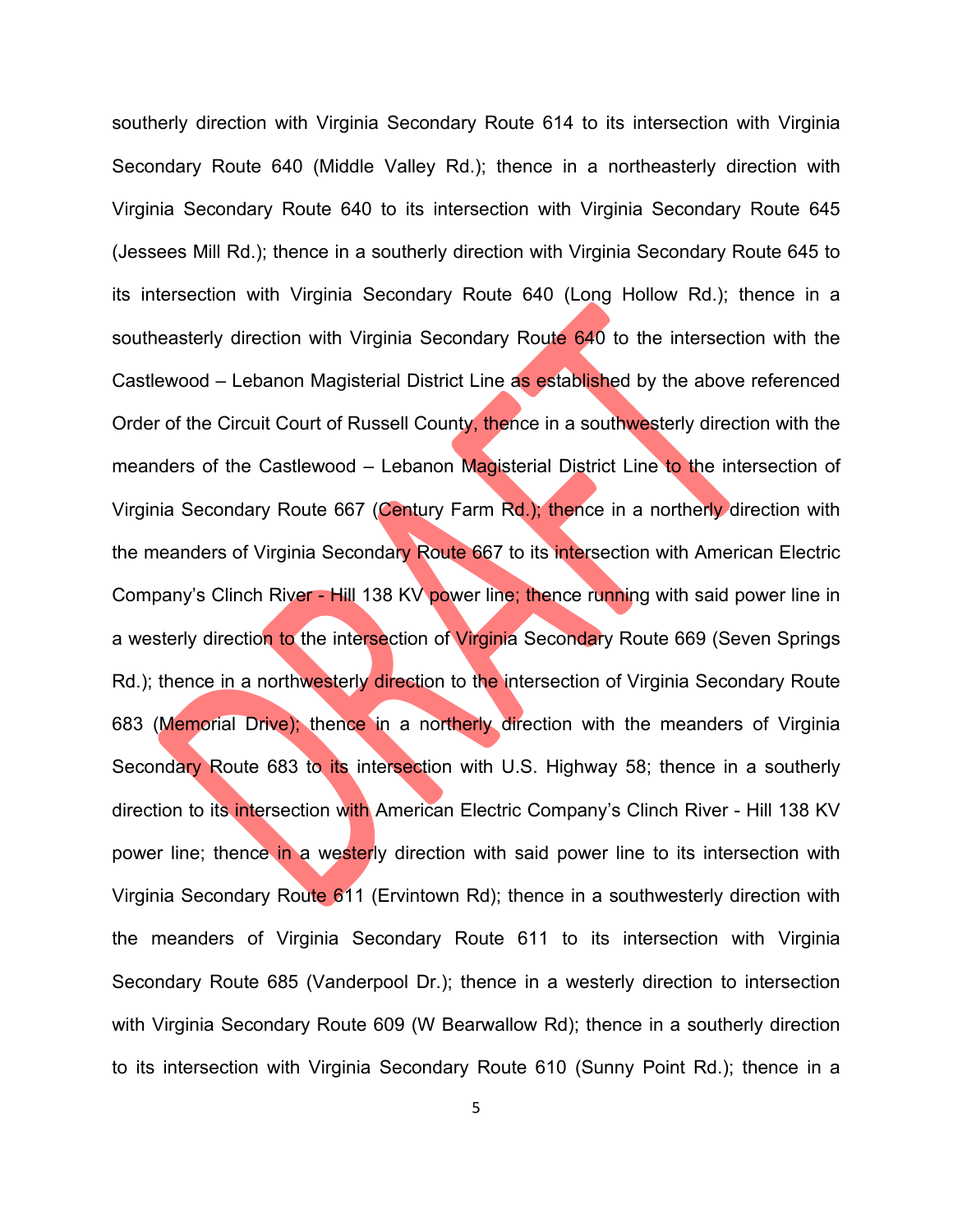westerly direction to its intersection with the Russell – Scott County Line to the point of BEGINNING.

#### **ARTICLE 4.**

#### *Boundary Description of Election District No. 3-2020.*

### **Section 24.2-204 – The Boundary of Election District No. 3-2020.**

BEGINNING at a point which is a common corner of Russell  $-$  Dickenson  $-$ Buchanan Counties; thence running in a southwesterly direction with the Russell – Dickenson County Line to a point north of the intersection of Virginia Secondary Route 616 (Cheney Creek Rd.) and Virginia Secondary Route 657 (Hazel Mountain Rd.) in the Russell – Dickenson County Line; thence in a southeasterly direction to intersection of Virginia Secondary Route 616 (Cheney Creek Rd.); thence in a southeasterly direction with the meanders of Virginia Secondary Route 616 to its intersection with Virginia Secondary Route 615 (Gravel Lick Rd.); thence in a westerly direction with Virginia Secondary Route 615 to its intersection with Virginia Secondary Route 700 (Eagles Nest Rd.); thence in a southerly direction with Virginia Secondary Route 700 to the intersection with Virginia Secondary Route 628 (Heralds Valley Rd.); thence in a westerly direction with Virginia Secondary Route 628 to its intersection with Virginia Secondary Route 614 (Carterton Rd.); thence in a southerly direction with Virginia Secondary Route 614 to its intersection with Virginia Secondary Route 640 (Middle Valley Rd.); thence in a northeasterly direction with Virginia Secondary Route 640 to its intersection with Virginia Secondary Route 645 (Jessees Mill Rd.); thence in a southerly direction with Virginia Secondary Route 645 to its intersection with Virginia Secondary Route 640 (Long Hollow Rd.); thence in a southeasterly direction with Virginia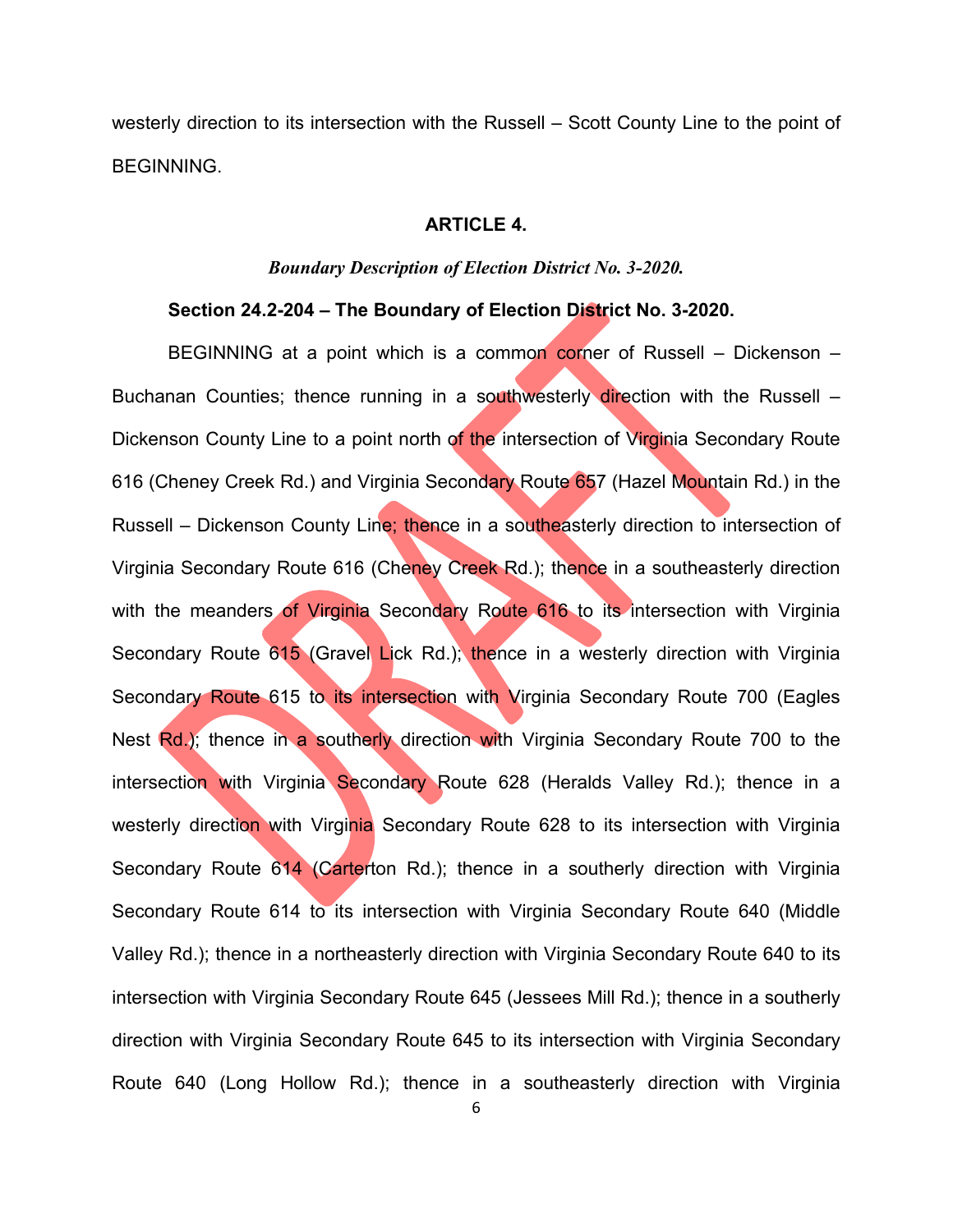Secondary Route 640 to the intersection with the Castlewood – Lebanon Magisterial District Line; thence in a westerly direction to Virginia Secondary Route 640 to its intersection with abandoned Virginia Secondary Route 672; thence in a northwesterly direction in a straight line to a point southwest of the intersection of Virginia Secondary Route 882 (Lost Valley Rd), Virginia Secondary Route 640, and north of Gray Cemetery (as shown on the U.S. Geological Survey map " Lebanon Quadrangle"); thence in an easterly direction in a straight line to the intersection with Virginia Highway 82 (Cleveland Rd.); thence in a southerly direction with the meanders of Virginia Highway 82 (Cleveland Rd.); to its intersection with Virginia Secondary Route 640 (River Mountain Rd); thence in a northwesterly direction with the meanders of Virginia Secondary Route 640 (River Mountain Rd.) to its intersection with American Electric Company's Carbo – Elk Garden – Saltville No. 2 138 KV power line; thence in a southeasterly direction with said power line to its intersection with Big Cedar Creek; thence in a northerly direction approximately 900 feet following the meanders of Big Cedar Creek to a point; thence in an easterly direction to the crest of the Doubles and River Mountain (as shown on the U.S. Geological Survey map " Elk Garden Quadrangle"); thence in an easterly direction, with the meanders of the crest of the Doubles and River Mountain to a point known as Big Rock (as shown on U.S. Geological Survey Map "Elk Garden Quadrangle"); thence in an easterly direction to its intersection with Virginia Highway 80 (Redbud Hwy.); thence in a southerly direction with Virginia Highway 80 to its intersection with American Electric Company's Baker – Broadford 765 KV power line; thence in a southeasterly direction with said power line to its intersection with Mill Branch (as shown on the U.S. Geological Survey Map " Elk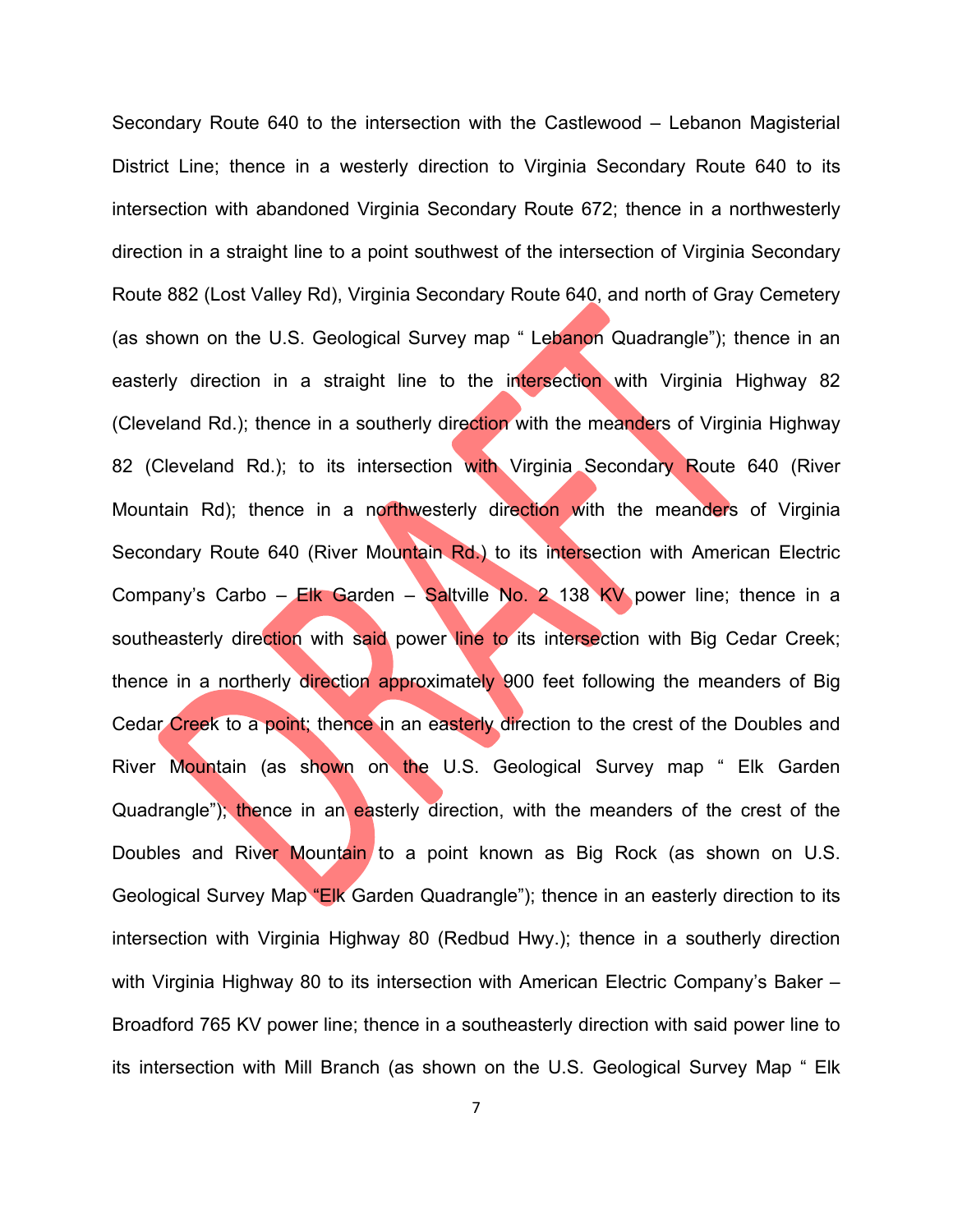Garden Quadrangle"); thence in a northeasterly direction in a straight line to the intersection with Virginia Secondary Route 640 (Clifton Farm Rd); thence in a northwesterly direction with Virginia Secondary Route 640 to its intersection with Virginia Secondary Route 630 (Kents Ridge Rd); thence in a northerly direction with Virginia Secondary Route 630 (Kents Ridge Rd) to its intersection with the Clinch River; thence in a westerly direction with the meanders of the Clinch River to its intersection with Lewis Creek; thence in a northerly direction with Lewis Creek to it intersect the Town of Honaker Corporation limits; thence in a westerly direction with the Town of Honaker Corporation limits to its intersection with Virginia Secondary Route 646 (Tunnel Rd.); thence in a northeasterly direction with the Town of Honaker Corporation Limits to its intersection with Virginia Highway 80 (Redbud Hwy.); thence in a westerly direction with the meanders of Town of Honaker Corporation Limits to its intersection with Virginia Highway 67 (Swords Creek Rd); thence in a northeasterly direction with Virginia Highway 67 to its intersection with Virginia Secondary Route 637 (Wysor Valley Rd); thence in a northwest direction with Virginia Secondary Route 637 to its intersection with Virginia Secondary Route 780; thence in a northwesterly direction, a straight line, to a point on the crest of Stone Cove Ridge, elevation 2,796 ft. (as shown on U.S. Geological Survey Map "Honaker Quadrangle"), a common point in the New Garden, Drill and Swords Creek Precinct Lines; thence in a southwesterly direction a straight line, which touches the northern terminus of Virginia Secondary Route 715 (Stone Mountain Rd) to a point where it intersects with Virginia Secondary Route 624 (Drill Rd) and Laurel Branch; thence in a northwesterly direction with the meanders of Laurel Branch to the headwaters of Laurel Branch near Jackson Cemetery (as shown on U.S.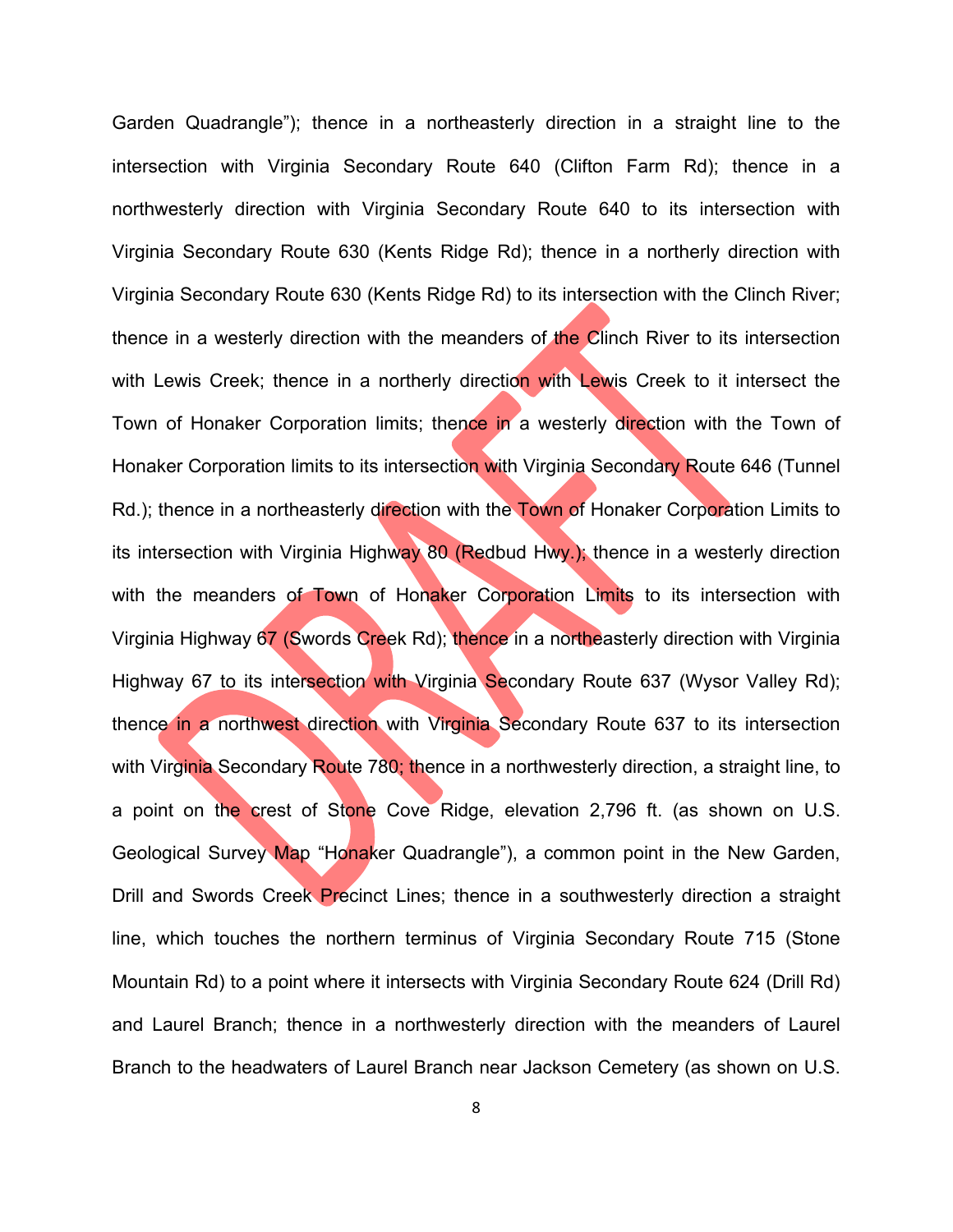Geological Survey Map " Big A Mountain Quadrangle"); thence in a northerly direction to its intersection with the Russell – Buchanan County Line, a common corner of the New Garden - Drill Precincts; thence in a southwesterly direction to the point of BEGINNING.

#### **ARTICLE 5.**

#### *Boundary Description of Election District No 4-2020.*

### **Section 24.2-205 – The Boundary of Election District No. 4-2020.**

BEGINNING at a point in the Buchanan – Russell County Line just north of Laurel Branch; thence leaving the Buchanan  $\rightarrow$  Russell County Line and running in a southeasterly direction to the headwaters of Laurel Branch; thence in a southeasterly direction with the meanders of Laurels Branch to a point where it intersects with Virginia Secondary Route 624 (Drill Rd.); thence leaving Laurel Branch and running in a straight line in a northeasterly direction (which line touches the northern terminus of Virginia Secondary Route 715) to the headwaters of Stone Branch; thence in a southeasterly direction to the intersection of Virginia Secondary Route 780 (Call Valley Rd.) and Virginia Secondary Route 637; thence with Virginia Secondary Route 637 in a southeasterly direction to the intersection of Virginia Highway 67 (Swords Creek Rd.); thence in a southwesterly direction with the meanders of Virginia Highway 67 to its intersection with the Town of Honaker Corporation Limits; thence in a northwestern direction with the meanders of the Town of Honaker Corporation Limits to its intersection with Virginia Highway 80 (Redbud Hwy.); thence in a southwesterly direction with the meanders of the Town of Honaker Corporation Limits to its intersection with Virginia Secondary Route 646 (Tunnel Rd.); thence in a southeasterly direction with the meanders of the Town of Honaker Corporation Limits to its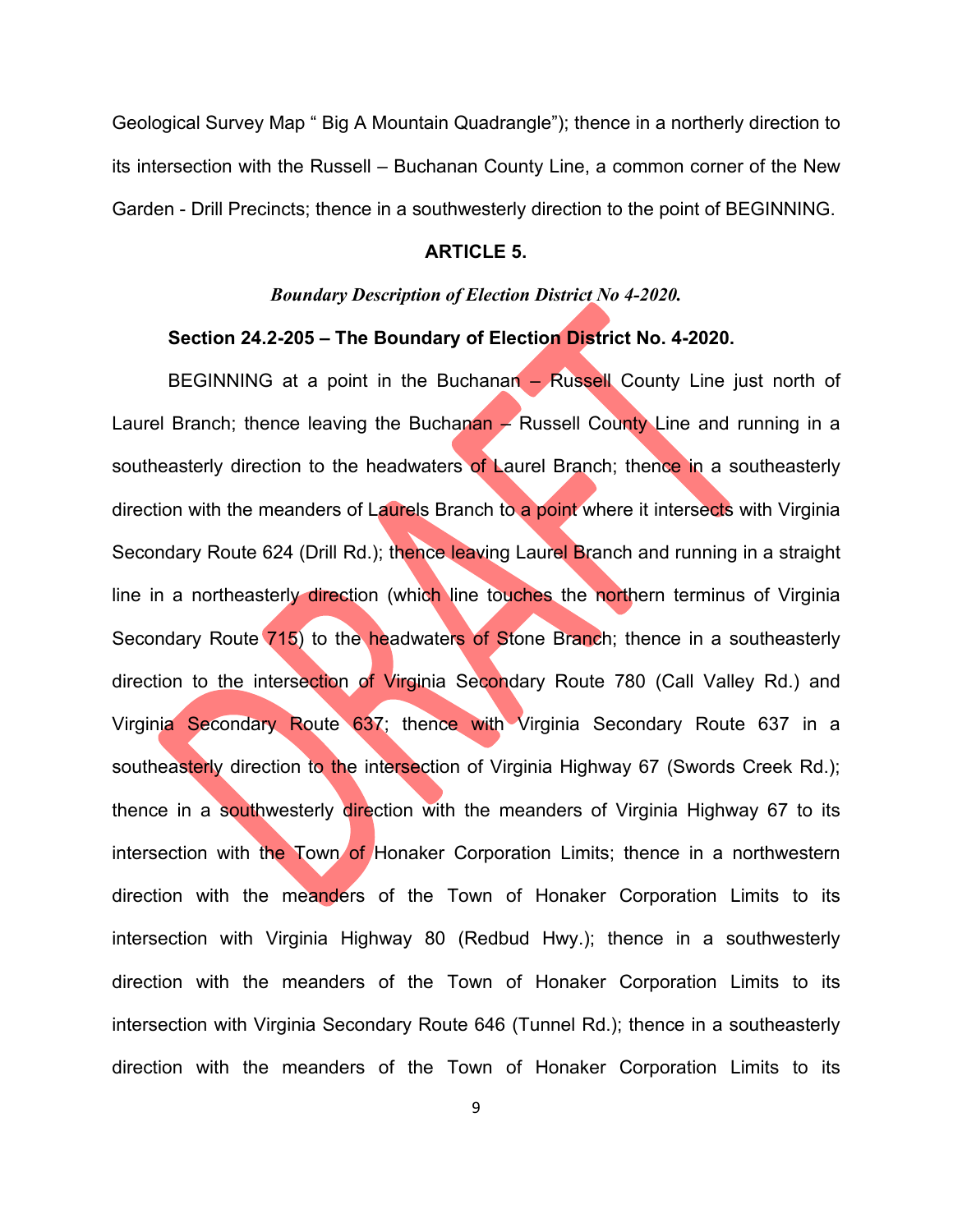intersection with Lewis Creek; thence in a southerly direction with the meanders of Lewis Creek to its intersection with the Clinch River; thence in an easterly direction with the meanders of the Clinch River to its intersection with Little River; thence in a easterly direction with the meanders of Little River to it intersection with the Russell – Tazewell County Line; thence in a northwesterly direction with the Russell – Tazwell County Line to its intersection with the corner of Russell – Tazewell – Buchanan County Line; thence in a southwestern direction with the Russell – Buchanan line to the point of BEGINNING.

# **ARTICLE 6.**

# *Boundary Description of Election District No. 5-2020.*

# **Section 24.2-206 – The Boundary of Election District No. 5-2020.**

BEGINNING at a point where Virginia Secondary Route 657 (Green Valley Rd.) intersects with Virginia Secondary Route 1063 (Rolling Meadows Rd.); thence in a southerly direction with Virginia Secondary Route 1063 and beyond its termination in a straight line to the Russell – Washington County Line at the top of Clinch Mountain; thence with the meanders of the Russell – Washington County Line in a southwesterly direction to its intersection with American Electric Company's Clinch River – Saltville No. 2 line 138KV power line; thence in a northwesterly direction with said power line to its intersection with the Castlewood – Lebanon Magisterial District line, as established by the above referenced Order of the Circuit Court of Russell County; thence in a northeasterly direction with the meanders of the Castlewood – Lebanon Magisterial District Line to its intersection with Virginia Secondary Route 640 (Long Hollow Rd.); thence in a westerly direction to Virginia Secondary Route 640 to its intersection with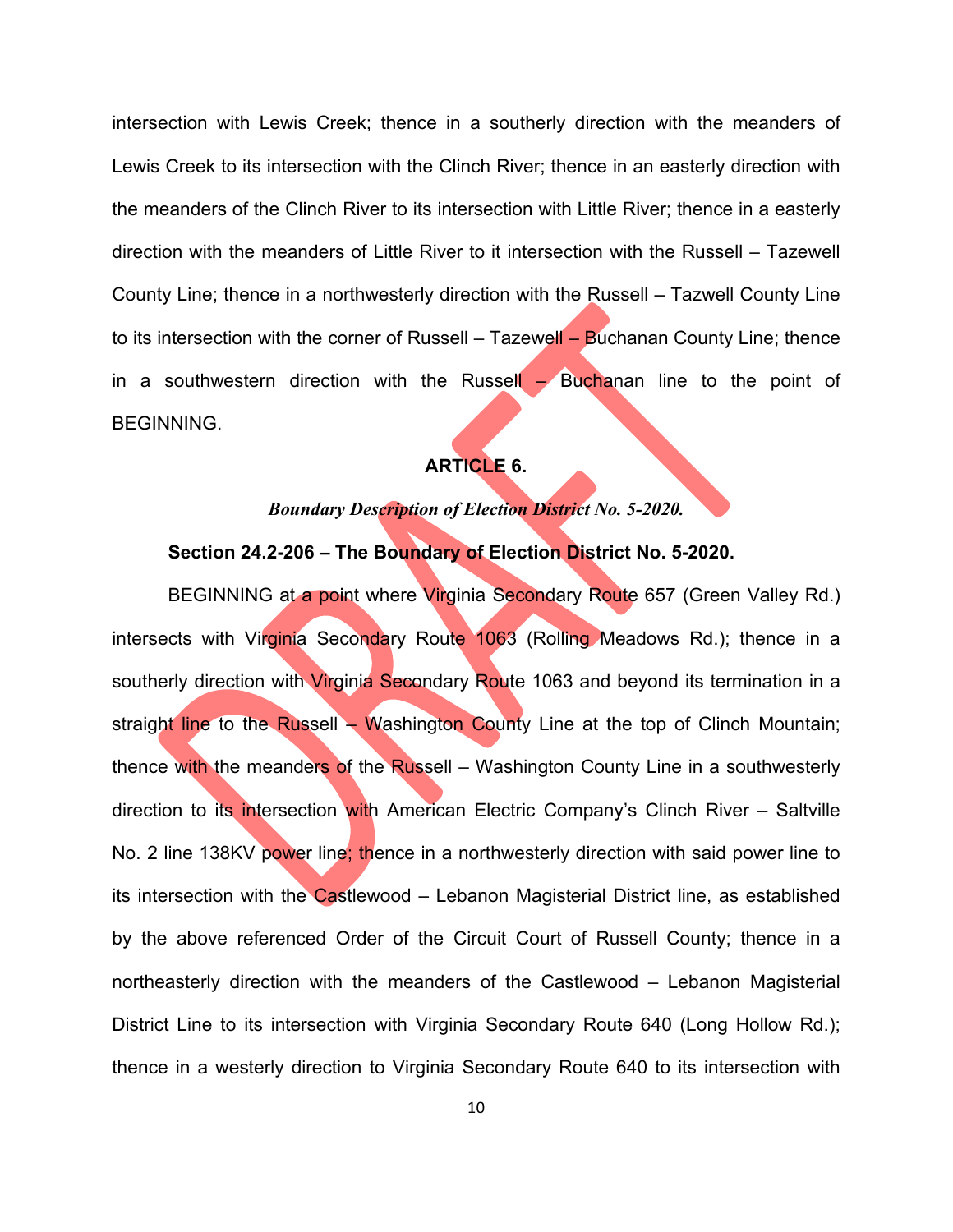abandoned Virginia Secondary Route 672; thence in a northwesternly direction in a straight line to a point southwest of the intersection of Virginia Secondary Route 882 (Lost Valley Rd), Virginia Secondary Route 640, and north of Gray Cemetery (as shown on the U.S. Geological Survey map " Lebanon Quadrangle"); thence in an easterly direction in a straight line to its intersection with Virginia Highway 82 (Cleveland Rd.); thence in a southerly direction with the meanders of Virginia Highway 82 (Cleveland Rd.) to its intersection with Virginia Secondary Route 640 (River Mountain Rd.); thence in a northwesterly direction with the meanders of Virginia Secondary Route 640 (River Mountain Rd.) to its intersection with American Electric Company's Clinch River – Saltville 138 KV power line; thence in a southeasterly direction with said power line to its intersection with Big Cedar Creek; thence in a southerly direction with the meanders of Big Cedar Creek to its intersection with E. Main St.; thence westerly direction to its intersection with Virginia Secondary Route 658 (Big Cedar Creek Rd); thence in a southerly direction with Virginia Secondary Route 658 to its intersection with Elliott Dr; thence in a westerly direction with the meanders of Elliott Dr. to its intersection with Regional Park Rd.; thence in a northerly direction to its intersection with U.S. Highway 19; thence in a westerly direction with U.S. Highway 19 to a point at the start of the Lebanon Second Southbound Exit; thence in a straight line to the intersection of Ketron Ave. and Career Tech Dr.; thence following the meanders of Career Tech Dr. to the intersection of Pittston Rd.; thence in a southerly direction to its intersection with Regional Park Rd.; thence in southeasterly direction, in a straight line, to the Town of Lebanon Corporation Limits; thence in a westerly direction with the Town of Lebanon Corporation Limits to its intersection with Virginia Secondary Route 654 (Pittston Rd.);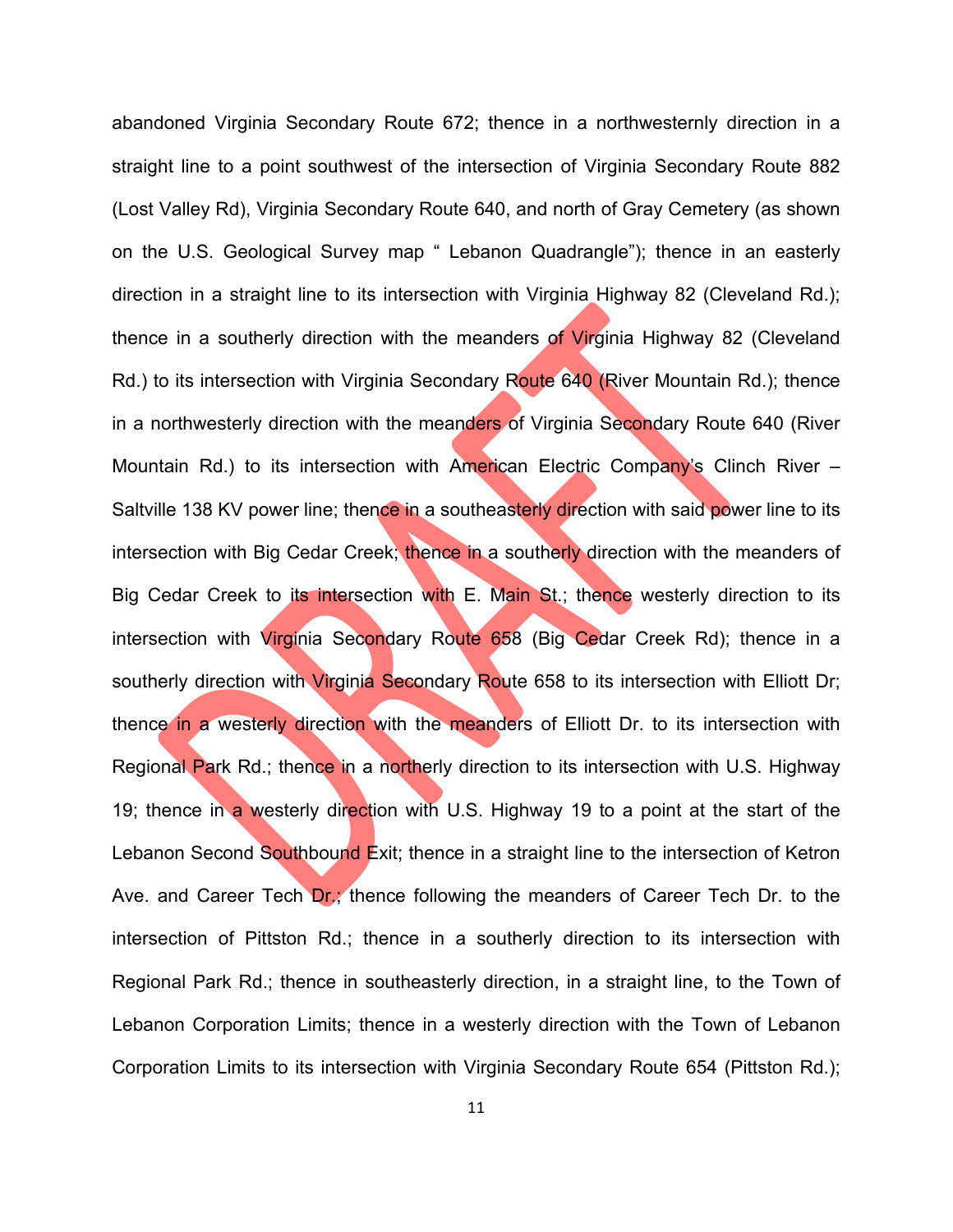thence in a southerly direction, leaving the Town of Lebanon Corporation Limits, to its intersection with Virginia Secondary Route 664, (Stone Bruise Rd.); thence in a westerly direction with the meanders of Virginia Secondary Route 659 to its intersection with Virginia Secondary Route 660 (Coal Tipple Hollow); thence in a southerly direction with Virginia Secondary Route 660 to its intersection with Virginia Secondary Route 657 (Green Valley Rd.); thence in a northeasterly direction with Virginia Secondary Route 657 to its intersection with Virginia Secondary Route 1063 the point of BEGINNING.

# **ARTICLE 7.**

# *Boundary Description of Election District No. 6-2020.*

# **Section 24.2-207 – The Boundary of Election District No. 6-2020.**

BEGINNING at a point where the Little River intersects with the Russell – Tazewell County Line; thence in a southwesterly direction with the meanders of the Little River, the Lebanon - New Garden Magisterial District Line, as referenced in the above mentioned Order of the Circuit Court of Russell County, to its intersection with Virginia Secondary Route 636 (Kents Ridge Rd.); thence with the meanders of Virginia Secondary Route 636 in a southerly direction to its intersection with Virginia Secondary Route 640 (Clifton Farm Rd.); thence in a southwest direction in a straight line to a point where American Power Company's Baker - Broadford 765 KV power line intersects with Mill Branch (as shown on the U.S. Geological Survey Map "Elk Garden Quadrangle"); thence in a northwesterly direction to its intersection with Virginia Highway 80 (Redbud Hwy.); thence in a southerly direction with the meanders of Virginia Highway 80 to the crest of The Doubles and River Mountain (as shown on the U.S. Geological Survey Map "Elk Garden Quadrangle"); thence in a westerly direction,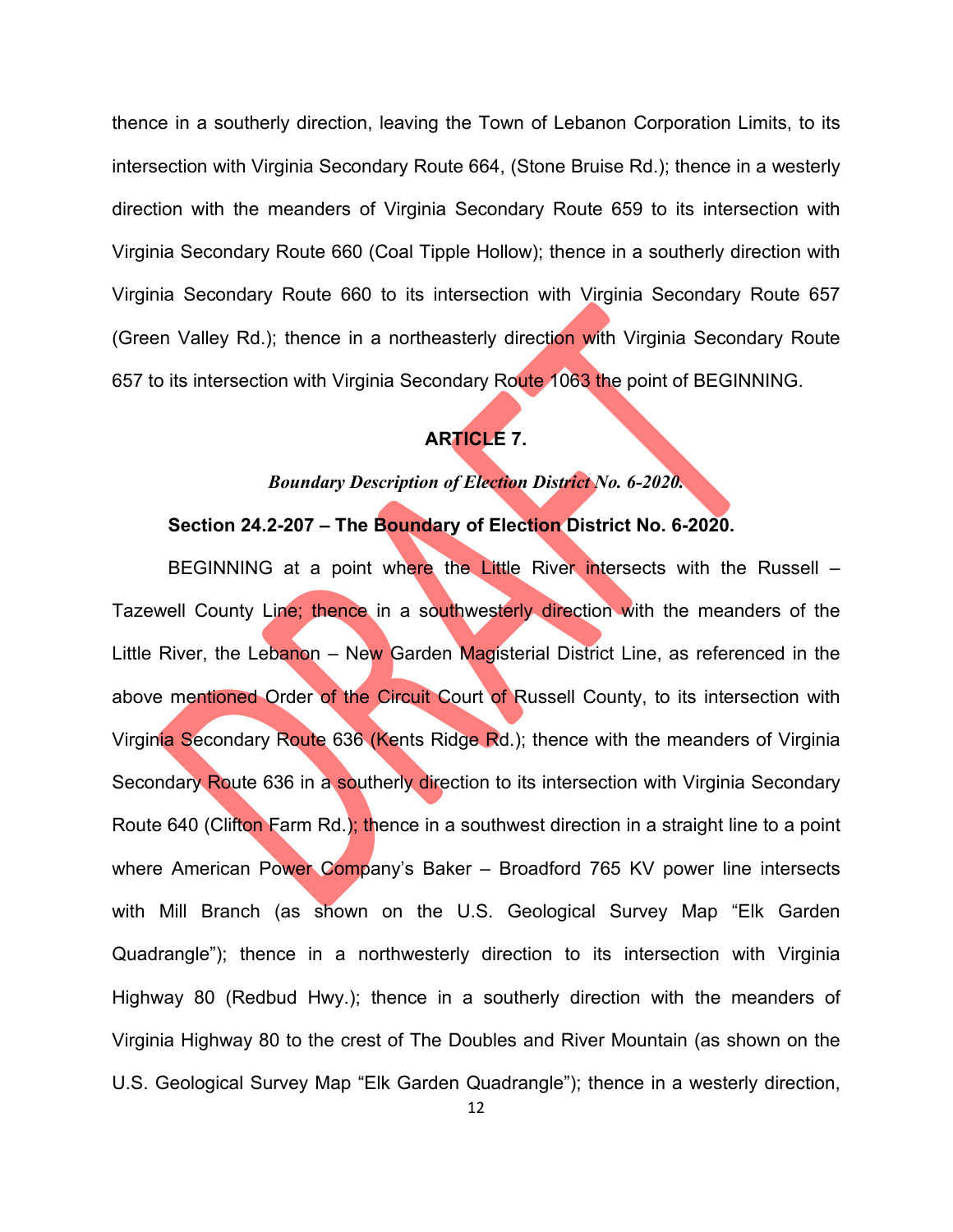with the meanders of the top of The Doubles and River Mountain to a point known as Big Rock (as shown on U.S. Geological Survey Map "Elk Garden Quadrangle"); thence in a westerly direction, with the meanders of the top of The Doubles and River Mountain to a point in Big Cedar Creek, a common corner of East Lebanon – West Lebanon – Daughterty precincts; thence in a southerly direction with the meanders of Big Cedar Creek to its intersection with E. Main St; thence in a westerly direction to its intersection with Virginia Secondary Route 658 (Big Cedar Creek Rd); thence in a southerly direction with Virginia Secondary Route 658 (Big Cedar Creek Rd) to its intersection with Elliott Dr.; thence in a westerly direction with the meanders of Elliott Dr. to its intersection with Regional Park Rd.; thence in a northerly direction to its intersection with U.S. Highway 19; thence in a westerly direction with U.S. Highway 19 to a point at the start of the Lebanon Second Exit - Southbound; thence in a straight line to the intersection of Ketron Ave. and Career Tech Dr.; thence following the meanders of Career Tech Dr. to the intersection of Pittston Rd.; thence in an southerly direction to its intersection with Regional Park Rd.; thence in a southeasterly direction in a straight line, to the Town of Lebanon Corporation Limits; thence in a westerly direction with the Town of Lebanon Corporation Limits to its intersection with Virginia Secondary Route 654 (Pittston Rd.); thence in a southerly direction, leaving the Town of Lebanon Corporation Limits, to its intersection with Virginia Secondary Route 664, (Stone Bruise Rd.); thence in a westerly direction with the meanders of Virginia Secondary Route 659 to its intersection with Virginia Secondary Route 660 (Coal Tipple Hollow); thence in a southerly direction with Virginia Secondary Route 660 to its intersection with Virginia Secondary Route 657 (Green Valley Road); thence in a northeasterly direction with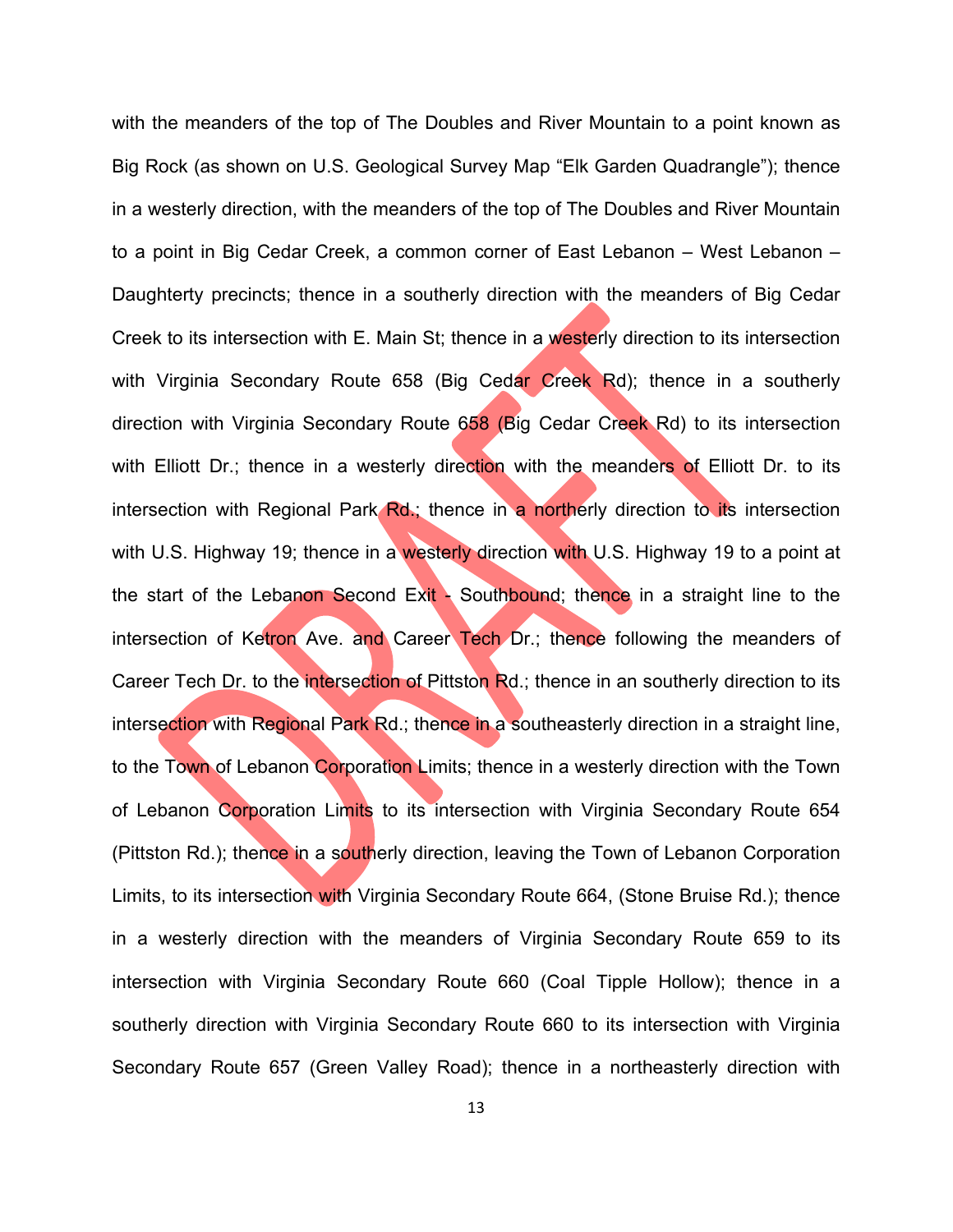Virginia Secondary Route 657 to its intersection with Virginia Secondary Route 1063 (Rolling Meadows Rd.); thence in a southerly direction with Virginia Secondary Route 1063 and beyond its termination in a straight line to the Russell – Washington County Line on top of Clinch Mountain; thence with the Russell – Washington County Line in a northeasterly direction to a corner of Russell - Washington – Smyth Counties; thence in a northeasterly direction with the Russell – Smyth County Line to a corner of Russell – Smyth – Tazewell Counties; thence in a northwesterly direction with the Russell – Tazewell County Line to the point of BEGINNING.

# **CHAPTER 3.**

# **ARTICLE 1.**

*Naming of Voter Precincts; Designation of Precinct Polling Places and Geographical Boundary Descriptions of Precincts*

**Section 24.2-300.** The named precinct for each election district and the designated polling place for each precinct shall be as follows:

- **A. Election District No. 1-2020:**
	- 1. Moccasin Precinct, No. 101-2020 whose polling place shall be 10244 Moccasin Valley Road at the Oak Grove Community Center.
	- 2. Copper Creek, No. 102-2020 whose polling place shall be 23894 U.S. Highway 58 at the Copper Creek Elementary School.
	- 3. South Castlewood, No. 103-2020 whose polling place shall be 304 Blue Devil Circle at the Castlewood High School. The actual polling place shall not be in the same room or adjacent to the room used by voting by the registered voters of the North Castlewood, No. 201-2020 precinct.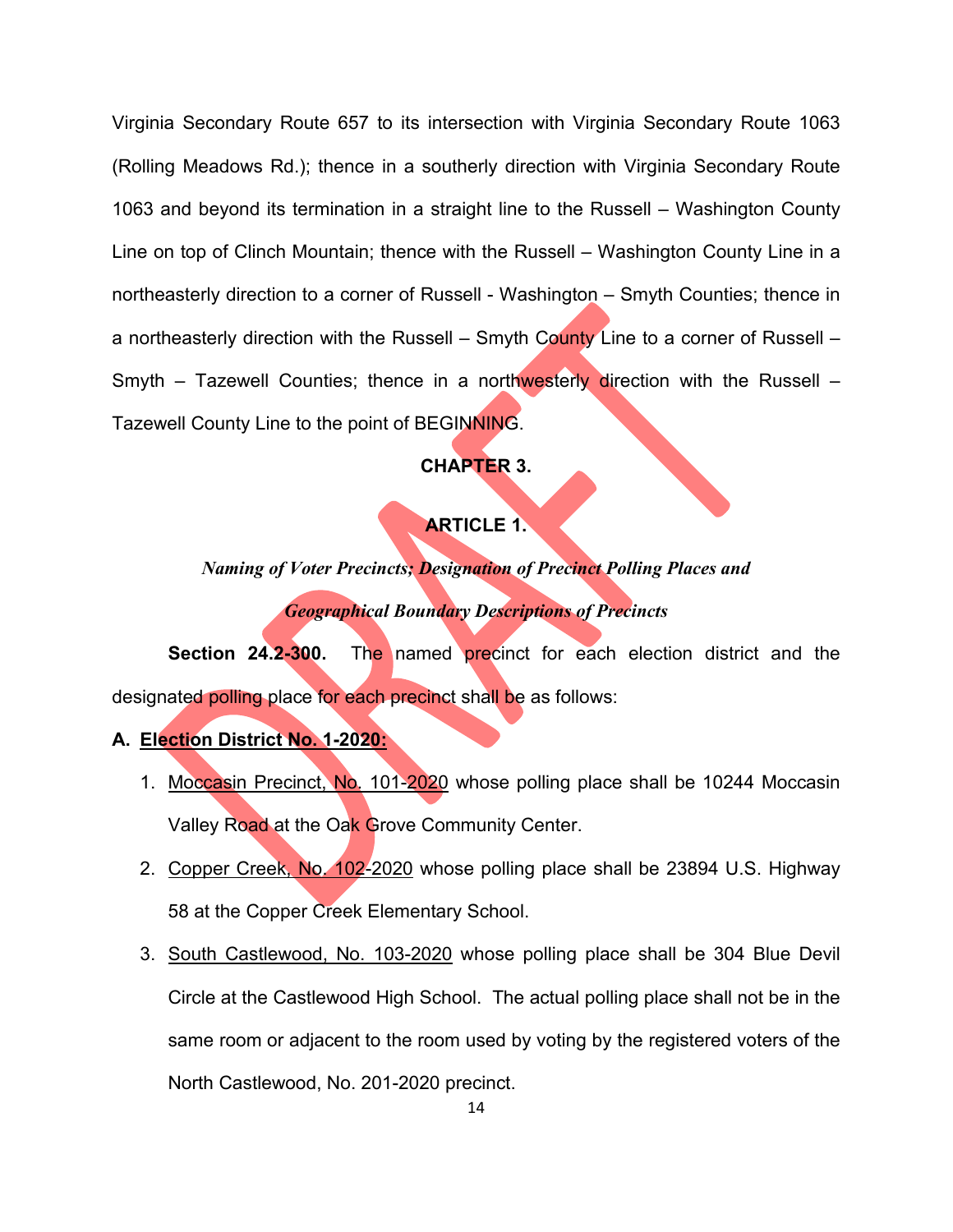## **B. Election District No. 2-2020.**

- 1. North Castlewood, No. 201-2020 whose polling place shall be at 304 Blue Devil Circle the Castlewood High School. The actual polling place shall not be in the same room or adjacent to the room used for voting by the registered voters of South Castlewood, No. 103-2020 precinct.
- 2. Dante, No. 202-2020 whose polling place shall be at the 142 Lower Bearwallow Road at the Dante Community Center.

## **C. Election District No. 3-2020.**

- 1. Cooks Mill, No. 301-2020 whose polling place shall be at 1374 Finney Road at the Finney Community Center.
- 2. Daugherty, No. 302-2020 whose polling place shall be at 327 River Mountain Road at the Glade Hollow Ball Park.
- 3. New Garden, No. 303-2020 whose polling place shall be at 50 Honaker Elementary Road at the Honaker Elementary School.
- 4. Cleveland, No. 304-2020 whose polling place shall be at 6 Minor Street at the Cleveland Community Center.
- **D. Election District 4-2020.**
	- 1. Drill, No. 401-2020 whose polling place shall be at 6746 Drill Road at the Drill Community Center.
	- 2. Swords Creek, No. 402-2020 whose polling place shall be at 3867 Swords Creek Road at the Swords Creek Elementary School.
	- 3. Honaker, No. 403-2020 whose polling place shall be 1795 Thompson Creek Rd. at the Honaker High School.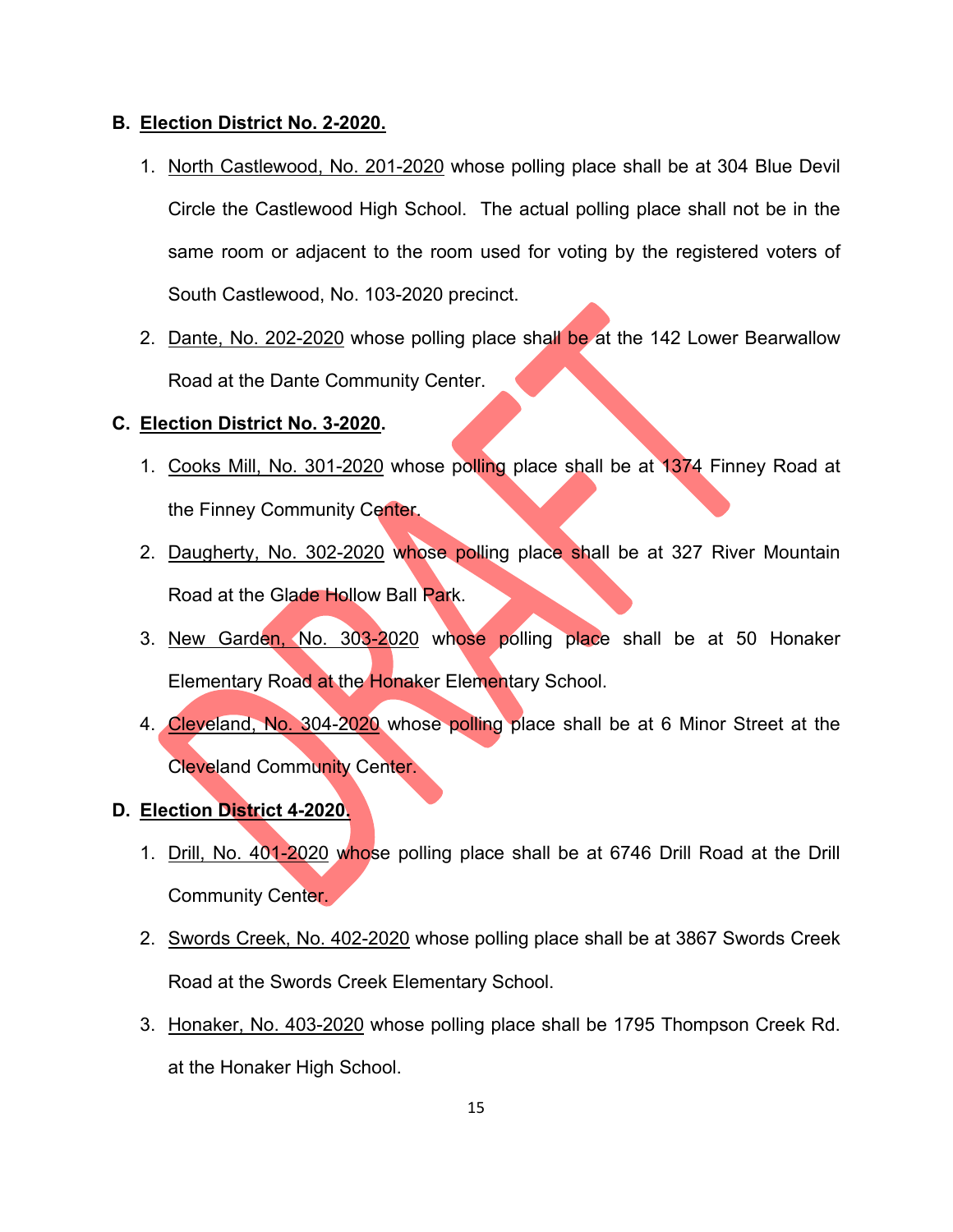#### **E. Election District 5-2020.**

1. West Lebanon, No. 501-2020 whose polling place shall be at 56 George Ben Whited Drive at the Lebanon Middle School.

#### **F. Election District 6-2020**

- 1. East Lebanon, No. 601-2020 whose polling place shall be at 304 Career Tech Road at the Russell County Career and Technologies Center.
- 2. Elk Garden, No. 602-2020 whose polling place shall be at 22294 U.S. Highway 19 at the Belfast-Rosedale Volunteer Fire Department Auxiliary Building.

# **ARTICLE 2.**

# *Boundary Description Voter Precincts in Election District 1-2020.*

**Section 24.2-301** – The geographical boundary of the **Moccasin Precinct, No. 101-2020** is as follows:

BEGINNING at a point which is the southwestern corner of Russell County, a common corner to Russell, Scott and Washington Counties; thence in a northwesterly direction with the boundary of Russell and Scott County to the crest of Moccasin Ridge; thence following the meanders of the crest of Moccasin Ridge to its intersection with Virginia Secondary Route 614 (Cross Roads) and Sinking Creek; thence following the meanders of Sinking Creek to its intersection with American Electric Company's Clinch River – Saltville No. 2 line 138KV; thence in a straight line, a southeasterly direction to the Russell – Washington County Line on top of Clinch Mountain; thence in a southwesterly direction with the meanders of the Russell – Washington County Line to the point of BEGINNING.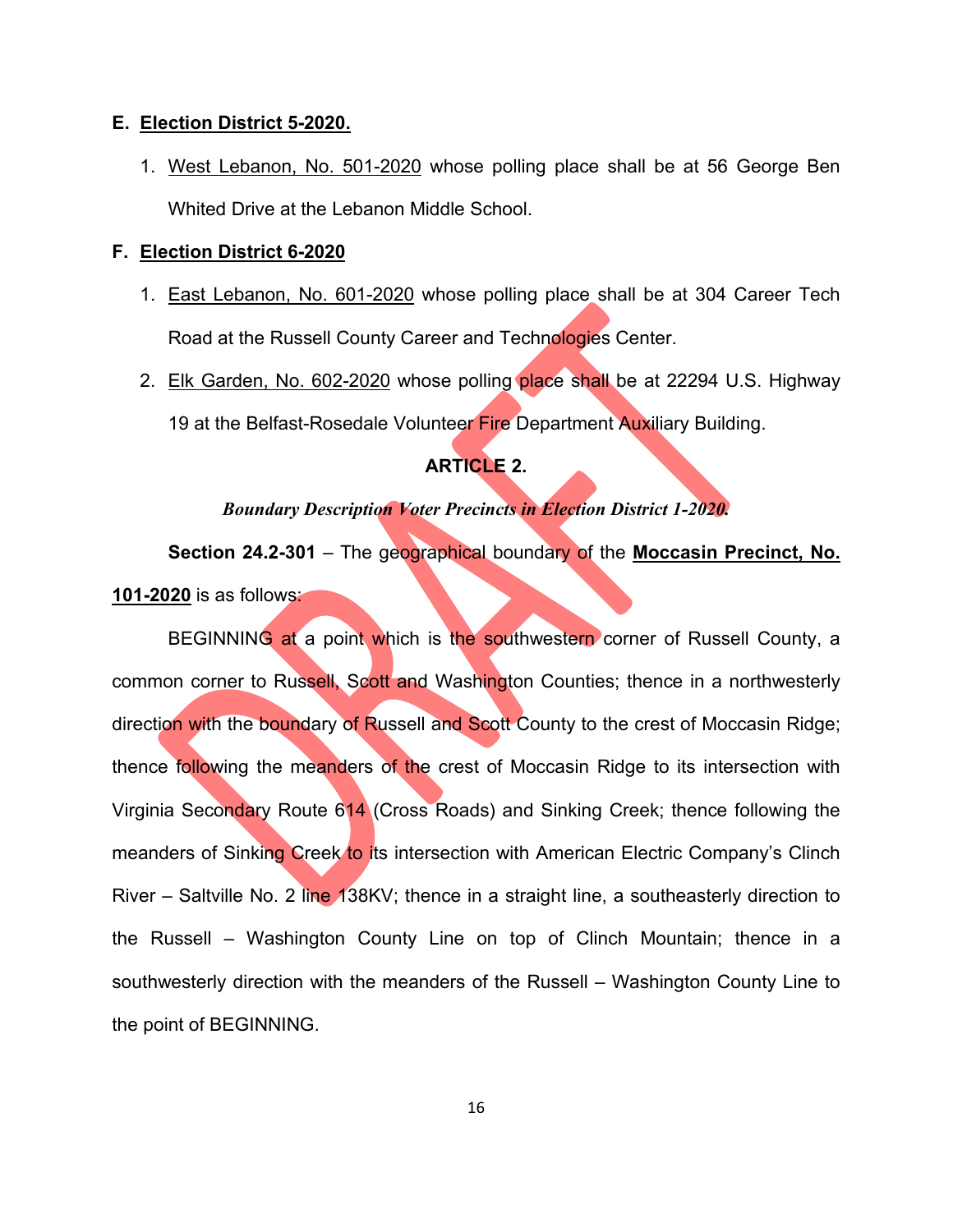**Section 24.2-302** – The geographical boundary of the **Copper Creek Precinct, No. 102-2020** is as follows:

BEGINNING at a point in the crest of Moccasin Ridge on the Russell – Scott County Line, the northwest corner of the Moccasin Creek Precinct; thence following the meanders of the crest of Moccasin Ridge to its intersection with Virginia Secondary Route 614 (Cross Roads) and Sinking Creek; thence following the meanders of Sinking Creek to its intersection with American Electric Company's Clinch River – Saltville No. 2 line, 138KV; thence running with said power line in a northwesterly direction to its intersection with the Castlewood – Lebanon Magisterial District Line as established by the above referenced Order of the Circuit Court of Russell County; thence with the Castlewood – Lebanon Magisterial District Line in a southwesterly line to its intersection with U.S. Highway 58; thence with U.S. Highway 58 in a southeastern direction to its intersection with Virginia Secondary Route 609 (High Point Rd.); thence in a westerly direction with the meanders of Virginia Secondary Route 609 to its intersection with Virginia Secondary Route 611(Grassy Creek Rd.); thence in a southwesterly direction with Virginia Secondary Route 611 to its intersection with Virginia Highway 71 (South 71); thence in a southwesterly direction with the meanders of Virginia Highway 71 to its intersection with the Russell  $-$  Scott County Line; thence in a southeasterly direction with the Russell – Scott County Line to the point of BEGINNING.

**Section 24.2-303.** – The geographical boundary of the **South Castlewood Precinct, No. 103-2020** is as follows:

BEGINNING at a point in the Russell – Scott County Line and the intersection of Virginia Secondary Route 610 (Sunny Point Rd); the southwest corner of the North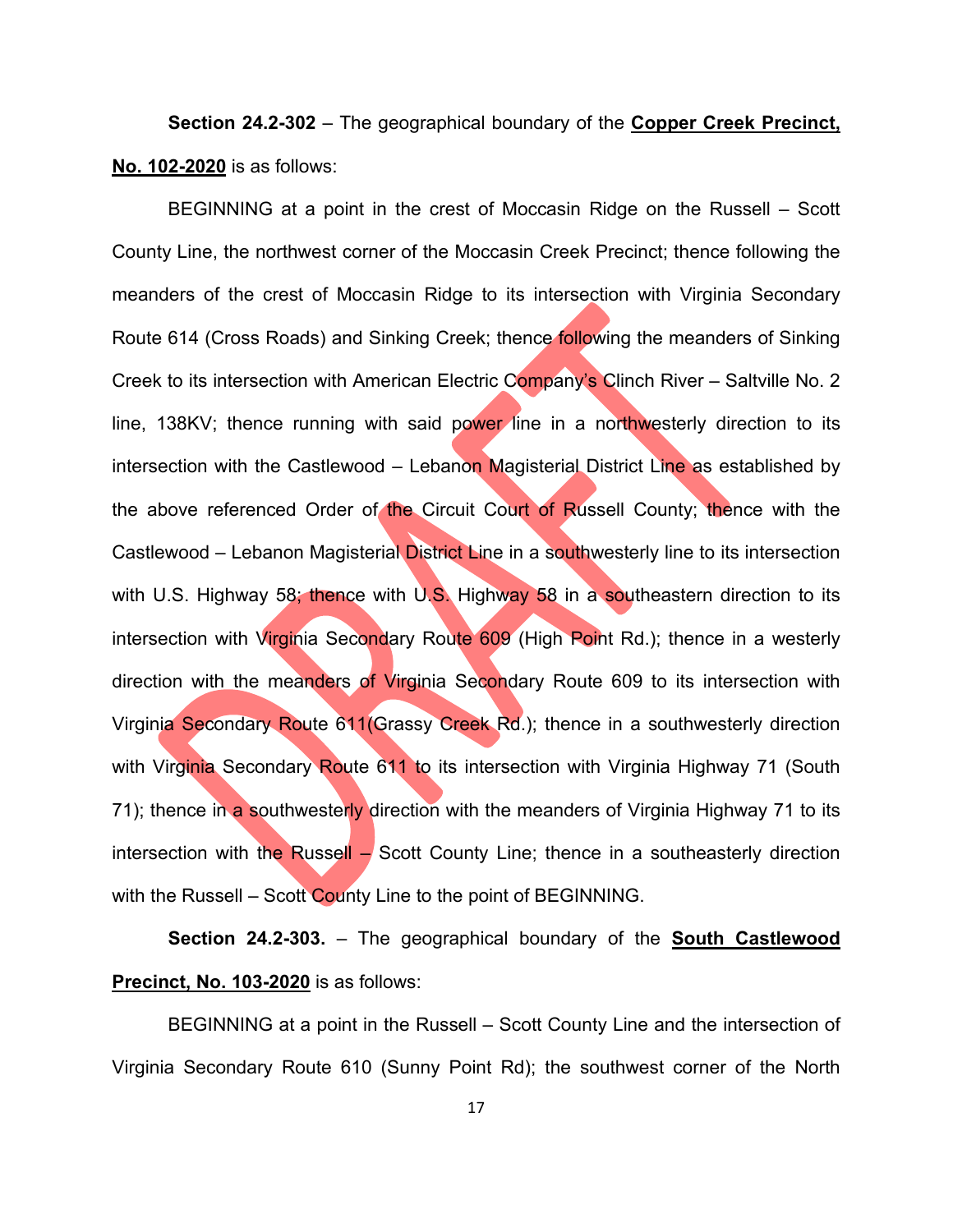Castlewood Precinct; thence in a southeasterly direction with the Russell – Scott County Line to the intersection of Virginia Highway 71 (South 71); thence in an easterly direction to its intersection with Virginia Secondary Route 611 (Grassy Creek Rd.); thence in a northeasterly direction to its intersection with Virginia Secondary Route 609 (High Point Rd.); thence in an easterly direction with the meanders of Virginia Secondary Route 609 to its intersection with U.S. Highway 58; thence in a northerly direction with U.S. Highway 58 to its intersection with the Castlewood – Lebanon Magisterial District Line as established by the above referenced Order of the Circuit Court of Russell County; thence in a westerly direction with the Castlewood – Lebanon Magisterial District Line to its intersection with Virginia Secondary Route 667 (Century Farm Road); thence in a northerly direction with the meanders of Virginia Secondary Route 667 to its intersection with American Electric Company's Clinch River -- Hill 138 KV power line; thence running with said power line in a westerly direction to it intersects with Virginia Secondary Route 669 (Seven Springs Rd.); thence in a northwesterly direction to the intersection of Virginia Secondary Route 683 (Memorial Drive); thence in a northwesterly direction with the meanders of Virginia Secondary Route 683 to its intersection with U.S. Highway 58; thence in a southerly direction to its intersection with American Electric Company's Clinch River -- Hill 138 KV power line; thence running with said power line in a westerly direction to it intersects with Virginia Secondary Route 611 (Ervintown Rd); thence in a southwesterly direction with the meanders of Virginia Secondary Route 611 to its intersection with Virginia Secondary Route 685 (Vanderpool Dr); thence in a westerly direction to intersection with Virginia Secondary Route 609 (W. Bearwallow Rd); thence in a southerly direction to its intersection with Virginia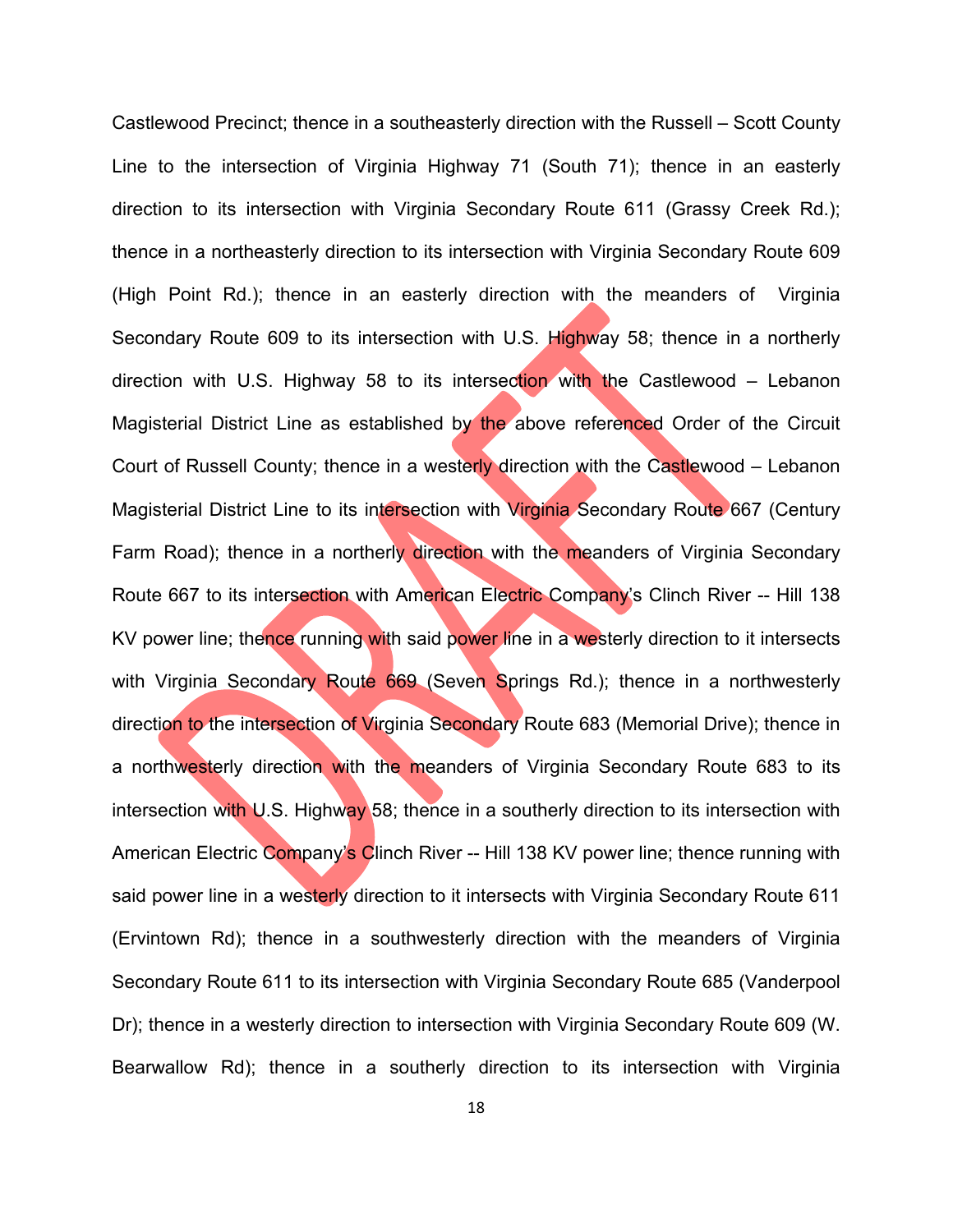Secondary Route 610 (Sunny Point Rd); thence in a westerly direction to its intersection with the Russell – Scott County Line to the point of BEGINNING.

# **ARTICLE 3.**

#### *Boundary Description Voter Precincts in Election District 2-2020.*

**Section 24.2-304.** – The geographical boundary of the **North Castlewood Precinct, No. 201-2020** is as follows:

BEGINNING at a point where Virginia Secondary Route 610 (Sunny Point Rd) intersects with Russell – Scott County Line, the northwest corner of the South Castlewood Precinct; thence in a northwesterly direction with the Russell – Scott County Line to a common point in the Russell – Scott – Wise County Line; thence in a northeasterly direction with the Russell – Wise County Line to the intersection of Virginia Highway 63 (Dante Rd.); thence in an easterly direction with the meanders of Virginia Highway 63 to its intersection with Virginia Secondary Route 870 (Spout Springs Rd.); thence in a southeasterly direction on Virginia Secondary Route 870 to its intersection with Virginia Secondary Route 615 (Gravel Lick Rd.); thence in an easterly direction to its intersection with Virginia Secondary Route 700 (Eagle Nest Rd.); thence in a southerly direction with Virginia Secondary Route 700 to the intersection with Virginia Secondary Route 628 (Heralds Valley Rd.); thence in a westerly direction with Virginia Secondary Route 628 to its intersection with Virginia Secondary Route 614 (Carterton Rd.); thence in a southerly direction with Virginia Secondary Route 614 to its intersection with Virginia Secondary Route 640 (Middle Valley Rd.); thence in a northeasterly direction with Virginia Secondary Route 640 to its intersection with Virginia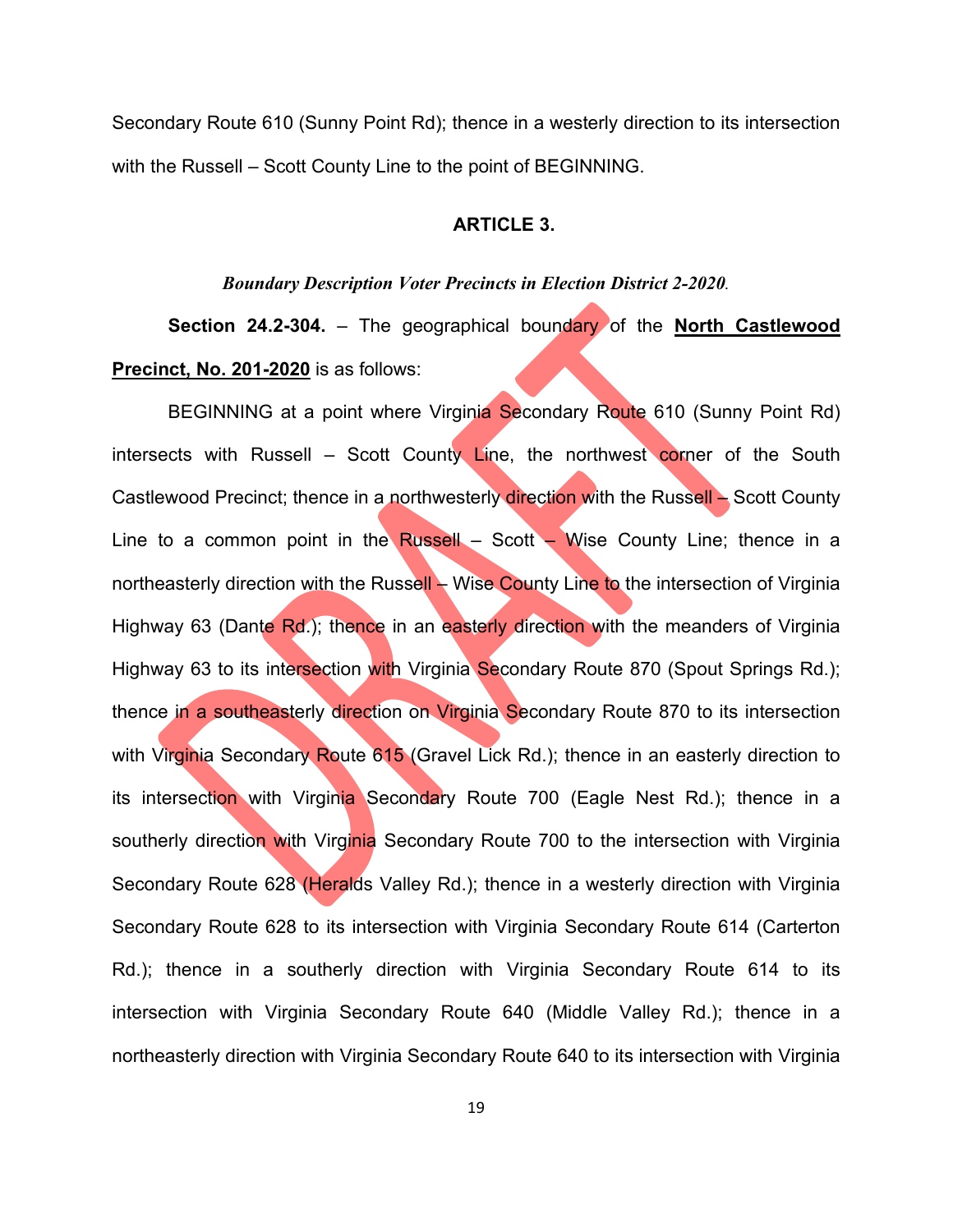Secondary Route 645 (Jessees Mill Rd.); thence in a southerly direction with Virginia Secondary Route 645 to its intersection with Virginia Secondary Route 640 (Long Hollow Rd.); thence in a southeasterly direction with Virginia Secondary Route 640 to the intersection with the Castlewood – Lebanon Magisterial District Line to the Intersection of Virginia Secondary Route 667 (Century Farm Rd.); thence in a northerly direction with the meanders of Virginia Secondary Route 667 to its intersection with American Electric company's Clinch River -- Hill 138 KV power line; thence running with said power line in a westerly direction to the intersection of Virginia Secondary Route 669 (Seven Springs Rd.); thence in a Northwesterly direction to the intersection of Virginia Secondary Route 683 (Memorial Drive); thence in a northerly direction with the meanders of Virginia Secondary Route 683 to its intersection with U.S. Highway 58; thence in a southerly direction to its intersection with American Electric Company's Clinch River – Hill 138 KV power line; thence in a westerly direction with said power line to its intersection with Virginia Secondary Route 611 (Ervintown Rd); thence in a southwesterly direction with the meanders of Virginia Secondary Route 611 to its intersection with Virginia Secondary Route 685 (Vanderpool Dr); thence in a westerly direction to intersection with Virginia Secondary Route 609 (W Bearwallow Rd); thence in a southerly direction to its intersection with Virginia Secondary Route 610 (Sunny Point Rd); thence in a westerly direction to it intersects with the Russell – Scott County Line to the point of BEGINNING.

**24.2-305.** – The geographical boundary of the **Dante Precinct, No. 202-2020** is as follows: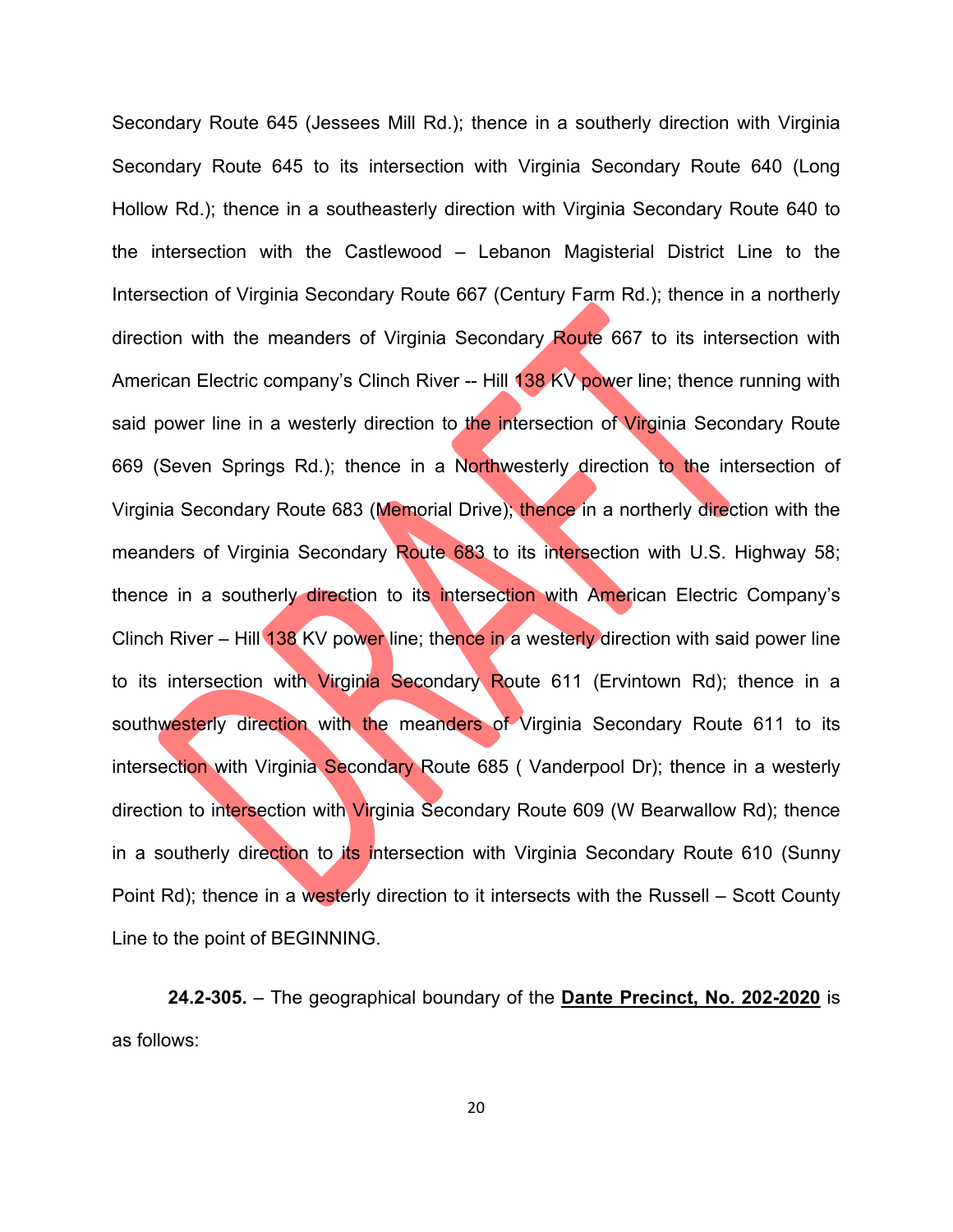BEGINNING at a point at a point in the Russell – Wise County Line and Virginia Highway 64 intersection (Dante Rd.), thence in an easterly direction with Virginia Highway 63 (Dante Rd.) to its intersection with Virginia Secondary Route Route 870 (Spout Springs Rd.); thence in a southeasterly direction on Virginia Secondary Route 870 to its intersection with Virginia Secondary Route 615 (Gravel Lick Rd.); thence in an easterly direction to its intersection with Virginia Secondary Route 616 (Cheney Creek Rd.); thence in a northwestern direction with Virginia Secondary Route 616 to a point in the Russell – Dickenson County Line; thence in a westerly direction with the Russell – Dickenson county Line to a point, a common corner of Russell  $\sim$  Dickenson – Wise County Line; thence in a southeasterly direction with the Russell – Wise County Line to the point of BEGINNING.

#### **Article 4.**

## *Boundary Description Voter Precincts in Election District 3-2020.*

**Section 24.2-306**. – The geographical boundary of the **Cooks Mill Precinct, No. 301-2020** is as follows:

BEGINNING at a point a corner to Russell – Dickenson – Buchanan County Line and the Castlewood – new Garden magisterial District Line, as established by the above referred to Order of the Circuit Court of Russell County; thence in a southeastern direction with the Castlewood – New Garden Magisterial District Line to a point near Nash's Ford which is common point in the Castlewood – New Garden – Lebanon Magisterial District Lines; thence following the meanders of the New Garden – Lebanon magisterial District Line (being Clinch River) to an unnamed branch approximately 4,000 feet from the intersection of Puckett's Branch and Clinch River; thence in a northerly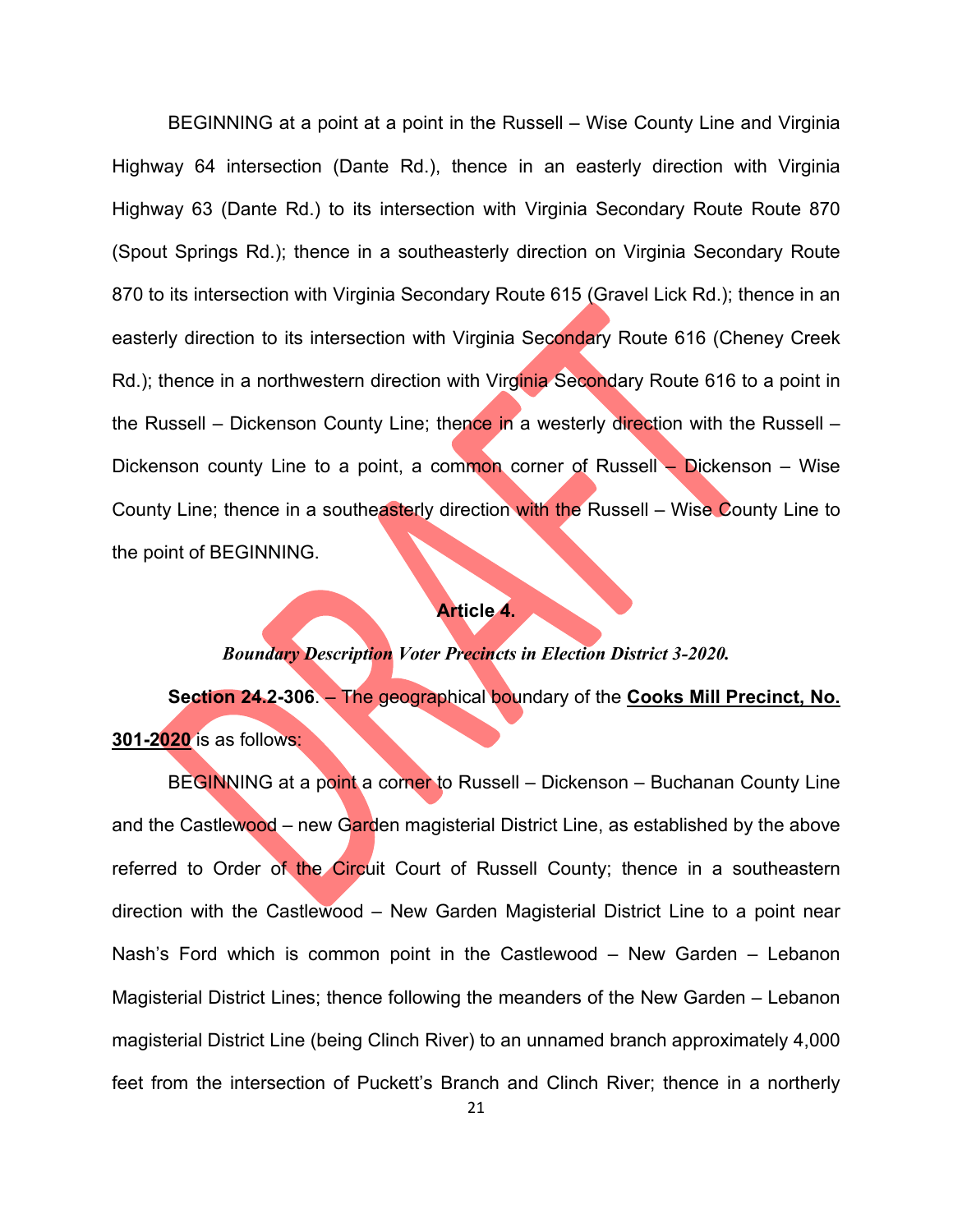direction with the meanders of said unnamed branch to the terminus of Virginia Secondary Route Route 692 (Belcher Rd); thence in a northerly direction with Virginia Secondary Route Route 692 to its intersection with Virginia Secondary Route 645 (New Garden Rd) and the headwaters of Stillhouse Branch; thence in a northwesterly direction with the meanders of Stillhouse Branch to its intersection with Thompson Creek and Sykes Branch; thence in a northerly direction with the meanders of Sykes Branch (left-hand fork) to the headwaters thereof; thence in a straight line in a northerly direction to Bradley Gap, a point in the Russell – Buchanan County Line; thence in a westerly direction with the Russell – Buchanan County Line to the point of BEGINNING.

**Section 24.2-307.** – The geographical boundary of the **Daugherty Precinct, No. 302-2020** is as follows

BEGINNING at a point which is a common corner of the Castlewood – New Garden – Lebanon Magisterial District Line, as established in the above referred to Order of the Circuit Court of Russell County; thence in a southwesterly direction with the Castlewood – Lebanon Magisterial District line to its intersection with Virginia Highway 640 (Long Hollow Rd); thence in a westerly direction to Virginia Secondary Route 640 to its intersection of abandoned 672; thence in a northwesterly direction in a straight line to a point southwesterly of the intersection of Virginia Secondary Route 882 (Lost Valley Rd), Virginia Secondary Route 640, and north of Gray Cemetery (as shown on the U.S. Geological Survey map " Lebanon Quadrangle"); thence in a easterly direction in a straight line to its intersection with Virginia Highway 82 (Cleveland Rd); thence in a southerly direction with the meanders of Virginia Highway 82 (Cleveland Rd) to its intersection with Virginia Secondary Route 640 (River Mountain Rd); thence in a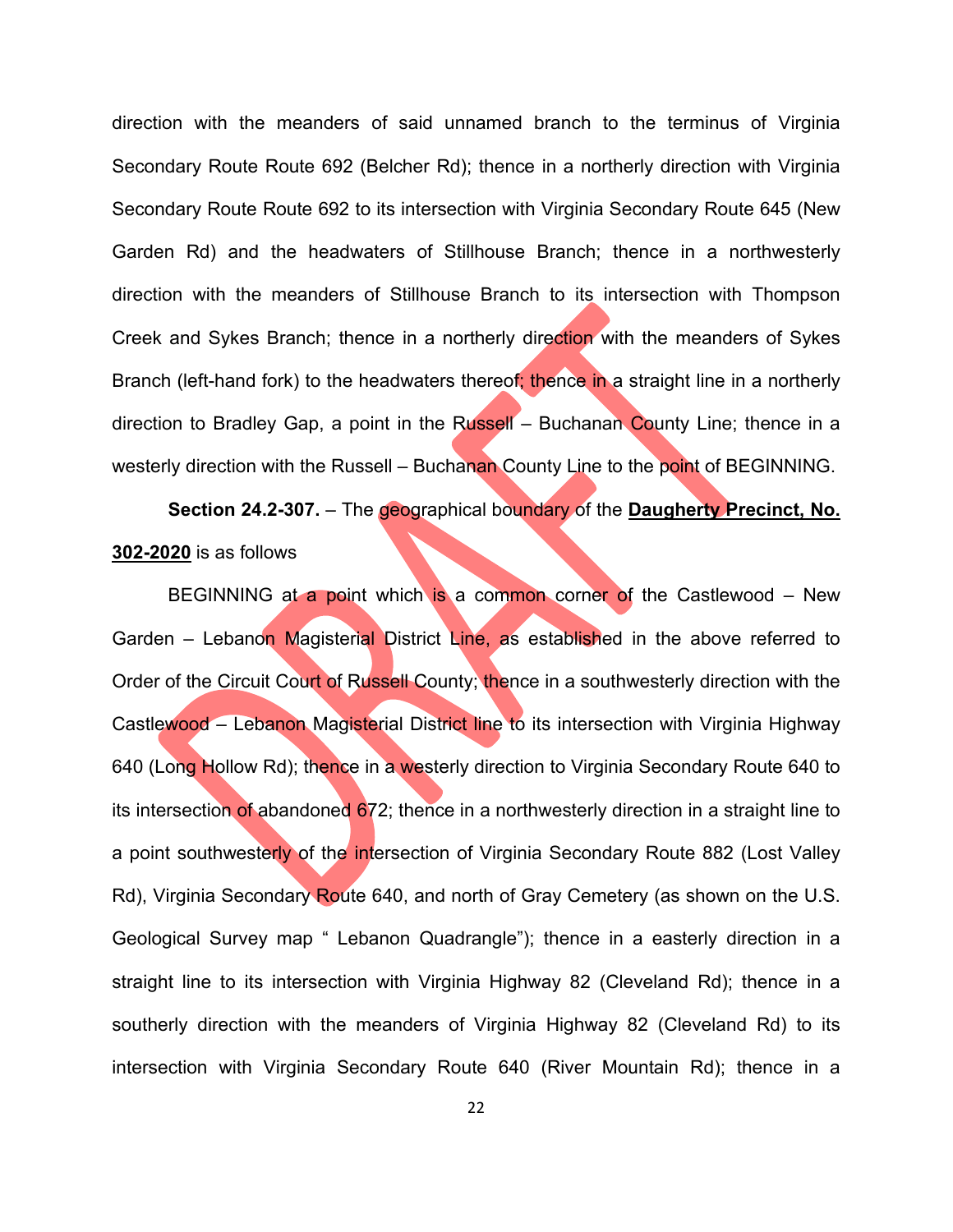northwesterly direction with the meanders of Virginia Secondary Route 640 to its intersects with American Electric Company's power 138 KV power line; thence in a southeasterly direction with said power line to it intersects with Big Cedar Creek; thence in a northerly direction approximately 900 feet following the meanders of Big Cedar Creek to a point; thence in a easterly direction to the crest of the Doubles and River Mountain (as shown on the US Geological Survey map "Elk Garden quadrangle"); thence in a easterly direction, with the meanders of the crest of The Doubles and River Mountain to the headwaters of Puckett's Branch, the southwest corner to New Garden Precinct; thence in a northwesterly direction with the meanders of Puckett's Branch to a point in the New Garden – Lebanon Magisterial District Line, as established by the above referred to order of the Circuit Court of Russell County; thence in a northwesterly direction with the New Garden – Lebanon Magisterial Line (the meanders of the Clinch River) to the point of BEGINNING.

**Section 24.2-308**. – The geographical boundary of the **New Garden Precinct, No. 303-2020** is as follows:

BEGINNING at a point, the northeastern corner of Cooks Mill Precinct, in the Russell – Buchanan county Line at Bradley Gap (as shown on U.S. Geological Survey Map "Big A Mountain Quadrangle"); thence in a northeasterly direction with the meanders of the Russell - Buchanan County Line to a point north of Laurel Branch, near Jackson Cemetery (as shown on U.S. Geological Survey Map "Big A Mountain Quadrangle"); thence in a southeasterly direction with the meanders of Laurel Branch to a point where it intersects with Virginia Secondary Route 624 (Drill Rd); thence leaving Laurel Branch in a northeasterly direction, a straight line , which touches the northern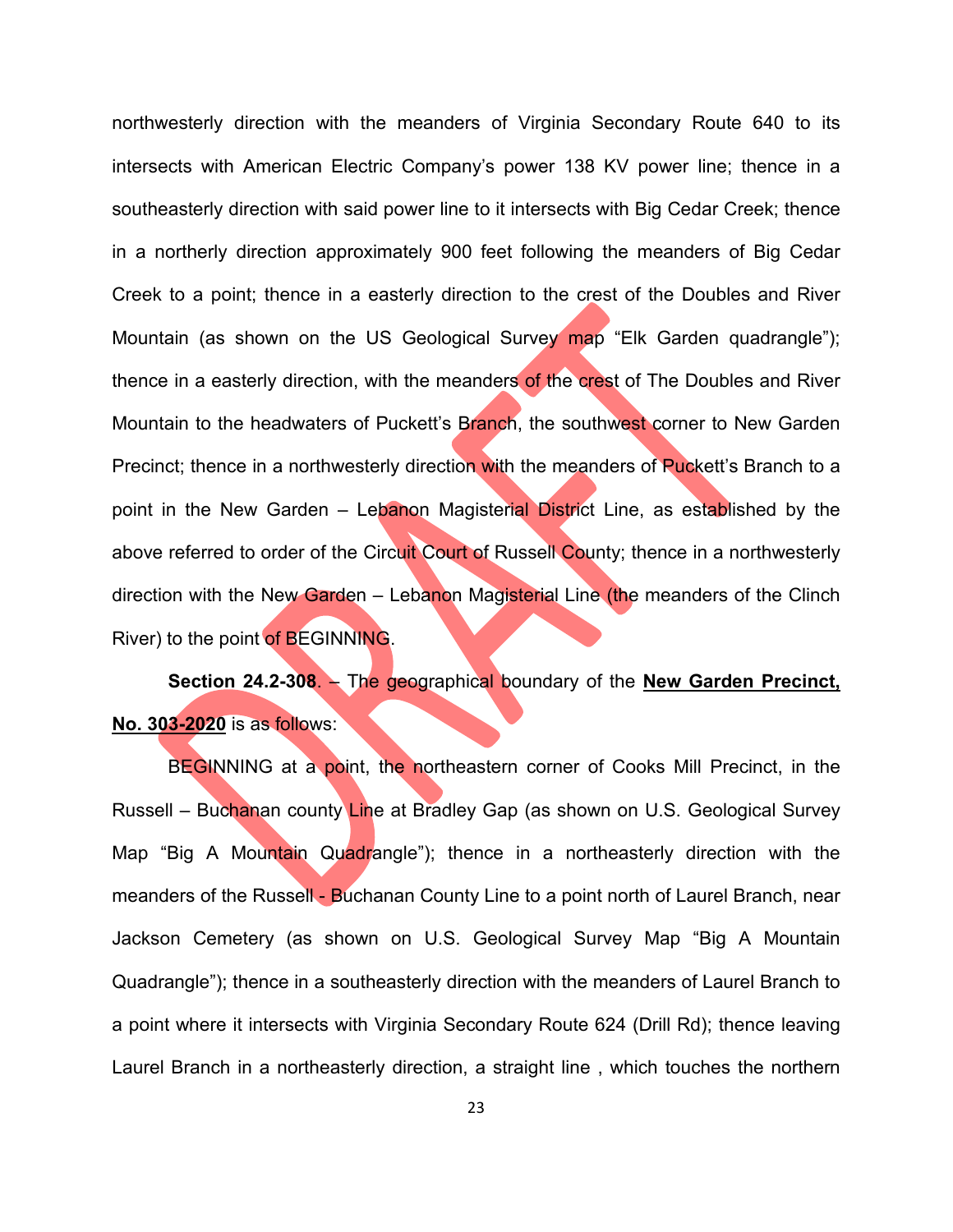terminus of Virginia Secondary Route 715 (Stone Branch Rd) to a point on the crest of Stone cove Ridge, elevation 2,796 ft. (as shown on U.S. Geological Survey map "Honaker Quadrangle"); thence in a southeasterly direction, a straight line, to the intersection of Virginia Secondary Route 637 (Wysor Valley Rd) and Virginia Secondary Route 780 (Call Valley Rd), north of Gardner; thence in a southeasterly direction with Virginia Secondary Route 637 to its intersection with Virginia Highway 67(Swords Creek Rd); thence in a northeasterly direction with the meanders of Virginia Highway 67 to its intersection with Virginia Town of Honaker Corporation Limits; thence in a northwestern direction with the meanders of Town of Honaker Corporation Limits to its intersection with Virginia Highway 80 (Redbud Hwy); thence in a southwestern direction with the meanders of Town of Honaker Corporation Limits to its intersection with Virginia Secondary Route 646 (Tunnel Rd); thence in a southeastern direction with the meanders of the Town of Honaker Corporation Limits to its intersection with Lewis Creek; thence in a southerly direction to its intersects with the Clinch River; thence in a easterly direction with the meander of the Clinch River to its intersection with Virginia Secondary Route 640 (Clifton Farm Rd); thence in a southwesterly direction, a straight line, to it intersects with American Electric Power Company's Barker – Broadford 765 KV power line; thence in a southwesterly direction with said power line to its intersection with Virginia Highway 80 (Redbud Hwy); thence in a southerly direction with the meanders of Virginia Highway 80 to the crest of The Doubles and River Mountain (as shown on the U.S. Geological Survey Map "Elk Garden Quadrangle"); thence in a westerly direction, with the meanders of the crest of The Doubles and River Mountain to the headwaters of Puckett's Branch, the southeast corner to Daugherty Precinct; thence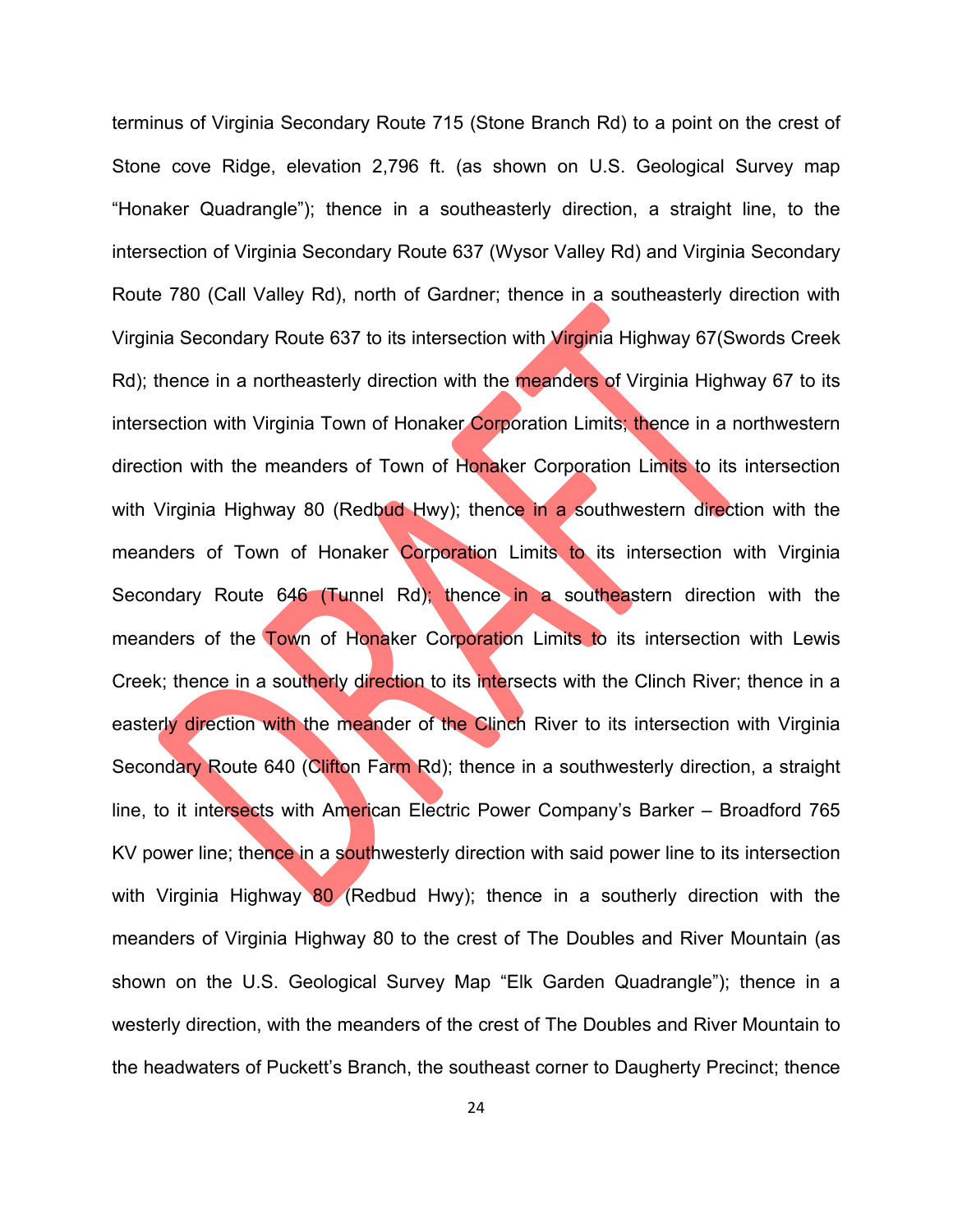in a northwesterly direction with the meanders of Puckett's Branch to a point in the New Garden – Lebanon Magisterial District Line, as established by the above referred to order of the Circuit Court of Russell County; thence in a northerly direction with the New Garden – Lebanon Magisterial Line (the meanders of the Clinch River) a distance of approximately 4,000 feet to a named branch a common corner of Cooks Mill and Daugherty Precincts; thence with a common line of Honaker and Cooks Mill Precincts in a northerly direction with the meanders of said unnamed branch to the terminus of Virginia Secondary Route 692 (Belcher Rd); thence in a northerly direction with Virginia Secondary Route 692 to its intersection with Virginia Secondary Route 645 (New Garden Rd) and the headwaters of Stillhouse Branch; thence in a northwesterly direction with the meanders of Stillhouse Branch to its intersection with Thompson Creek and Sykes Branch; thence in a northerly direction with the meanders of Sykes branch (left-hand fork) to the headwaters thereof; thence in a straight line in a northerly direction to the point of BEGINNING.

**Section 24.2-309**. – The geographical boundary of the **Cleveland Precinct, No. 304-2020** is as follows:

BEGINNING at a point the intersection of Virginia Secondary Route 616 in the Russell – Dickenson County Line; thence in a northeasterly direction with the Russell -Dickenson County Line to a point where the Castlewood – New Garden Magisterial District, as established in the above referred to Order of the Circuit Court of Russell County; thence in a southeasterly direction with the Castlewood – New Garden Magisterial District line to a point near Nash's Ford which is a common corner to the Castlewood – New Garden – Lebanon Magisterial District line to a point near Nash's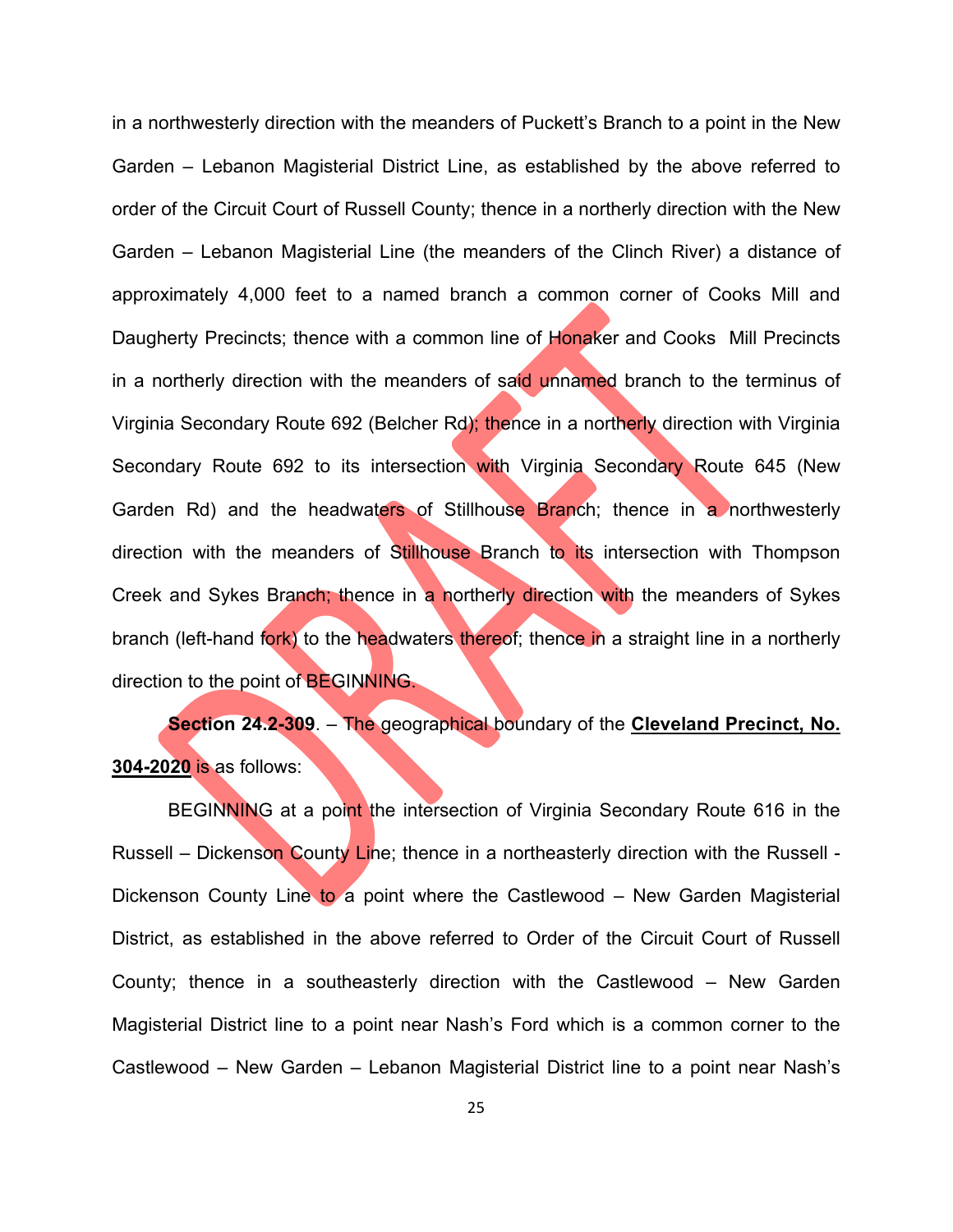Ford which is a common corner to the Castlewood – New Garden – Lebanon Magisterial District Line, as established in the above referred to order of the Circuit Court of Russell County; thence in a southwesterly direction with the Castlewood – Lebanon magisterial District Line to its intersection with Virginia Highway 640 (Long Hollow Rd); thence in a westerly direction with the meanders of Virginia Secondary Route 640 (Long Hollow Rd) to the intersection of Virginia Secondary Route 645 (Jessees Mill Rd); thence in a northerly direction to its intersection with Virginia Secondary Route 614 (Middle Valley Rd); thence in a northwesterly direction with Virginia Secondary Route Route 614 to the intersection of Virginia Secondary Route 628 (Hearlds Valley Rd); thence in a northerly direction with Virginia Secondary Route 628 to its intersection with Virginia Secondary Route 700 (Eagles Nest Rd); thence in a northwesterly direction with Virginia Secondary Route 700 to its intersection with Virginia Secondary Route 615 (Gravel Lick Rd); thence in a westerly direction to it intersect with Virginia Secondary Route 616 (Cheney Creek Rd); thence with Virginia Secondary Route 616 to the point of BEGINNING.

## **ARTICLE 5.**

#### *Boundary Description Voter Precincts in Election District 4-2010*

**Section 24.2-310**. – The geographical boundary of the **Drill Precinct No. 401- 2020** is as follows:

BEGINNING at a point in the Russell – Buchanan County Line, a common corner with the Honaker Precinct, to a point north of Laurel Branch, near Jackson Cemetery (as shown on U.S. Geological Survey Map "Big A Mountain Quadrangle"); thence in a southeasterly direction with the meanders of the Laurel Branch to a point where it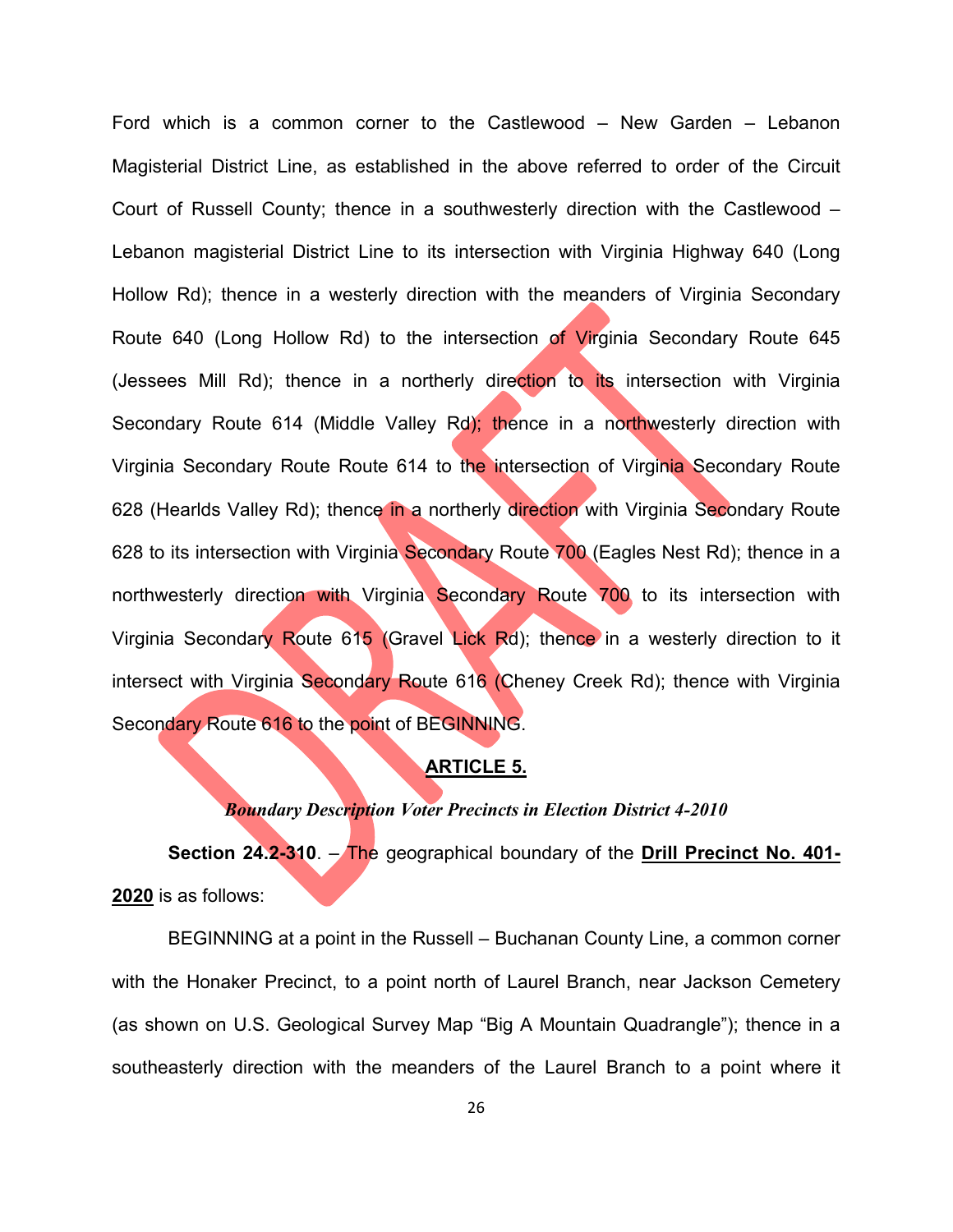intersects with Virginia Secondary Route 624 (Drill Rd); thence leaving Laurel Branch in a northeasterly direction, a straight line (which line touches the northern terminus of Virginia Secondary Route 715) to a point on the crest of Stone Cove Ridge, Elevation 2,796 ft. (as shown on U.S. Geological Survey Map "Honaker Quadrangle"); thence in a northerly direction with the meanders of the ridge to Stone Cove Ridge to elevation marker 2,805 ft. (as shown on U.S. Geological Survey Map "Honaker Quadrangle"); thence in a northerly direction with the meanders of the ridge of Stone Cove Ridge to elevation marker 2,839 ft. (as shown on U.S. Geological Survey Map "Honaker Quadrangle"); thence in a northerly direction with the ridge of Stone Cove Ridge crossing Virginia Secondary Route 622 (Miller Creek Rd) to an unnamed cemetery adjacent to Virginia Secondary Route 622 (as shown on U.S. Geological Survey Map "Honaker Quadrangle") on Fuller Mountain; thence with the ridge of Fuller Mountain in a northeasterly direction to a point in the Russell – Buchanan County Line; thence in a southwesterly direction with the meanders of the Russell – Buchanan County Line to the point of BEGINNING.

**Section 24.2-311**. – The Geographical boundary of **Swords Creek Precinct, No. 402-2020** is as follows:

BEGINNING at a point in the ridge of Fuller Mountain on the Russell – Buchanan County Line, the northeast corner of the Drill Precinct; thence with the Russell – Buchanan County Line in an northeasterly direction to a point where the Russell - Buchanan – Tazewell County Lines meet; thence in a southeasterly direction with the Russell – Tazewell County Line to the intersection with the Little River; thence in a southwesterly direction with the meanders of Little river, the Lebanon – New Garden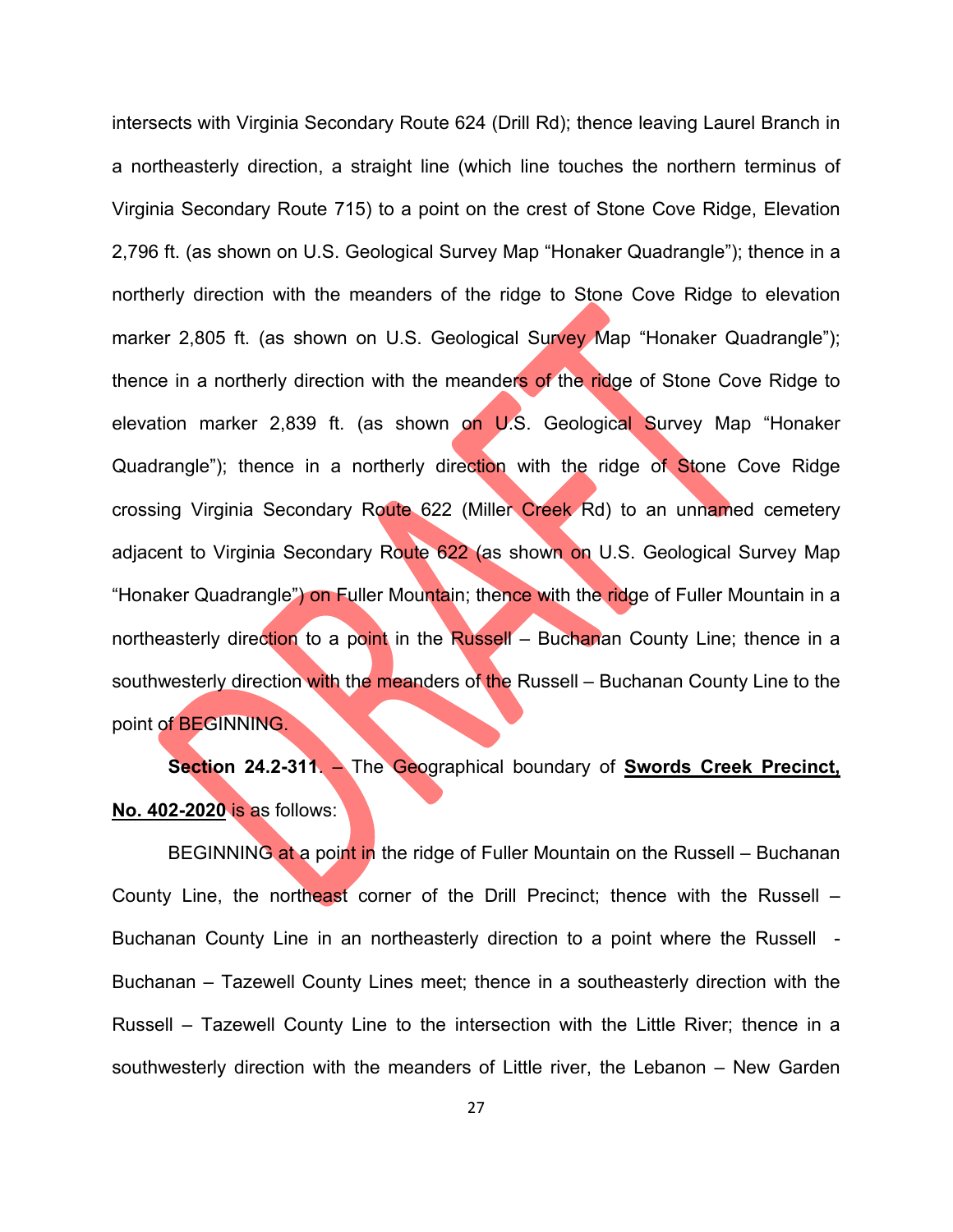Magisterial district Line, as referred to in the above mentioned order of the Circuit Court of Russell county, to its intersection with Virginia Highway 80 (Red Bud Hwy); thence in a northerly direction with the meanders of Virginia Highway 80 to its intersection with Town of Honaker Corporation Limits; thence in a northeasterly direction with the meanders of the Town of Honaker Corporation Limits to its intersection with Virginia Highway 67 (Swords Creek Rd); thence in a westerly direction with the meanders of Virginia Highway 67 to its intersection with Virginia Secondary Route 637 (Wysor Valley Rd) at Gardener; thence in a northwest direction with Virginia Secondary Route 637 to its intersection with Virginia Secondary Route 780 (Call Valley Rd); thence in a northwesterly direction, a straight line to a point on the crest of Stone Cove Ridge, elevation 2,796 ft. (as shown on U.S. Geological Survey Map "Honaker Quadrangle"); a common point in the Honaker, Drill and Swords Creek Precinct Lines, thence in a northerly direction with the meanders of the ridge of Stone Cove Ridge to elevation marker 2,805 ft. (as shown on U.S. Geological Survey Map "Honaker Quadrangle"); thence in a northerly direction with the meanders of the ridge of Stone Cove Ridge to elevation 2,839 ft. (as shown on U.S. Geological Map "Honaker Quadrangle"); thence in a northerly direction with the meanders of the ridge of Stone Cove Ridge crossing Virginia Secondary Route 622 (Miller Creek Rd) to an unnamed cemetery to Virginia Secondary Route 622 (as shown on U.S. Geological Map "Honaker Quadrangle") on Fuller Mountain; thence with the ridge of Fuller Mountain in a northeasterly direction to a point in the Russell – Buchanan County Line to the point of BEGINNING.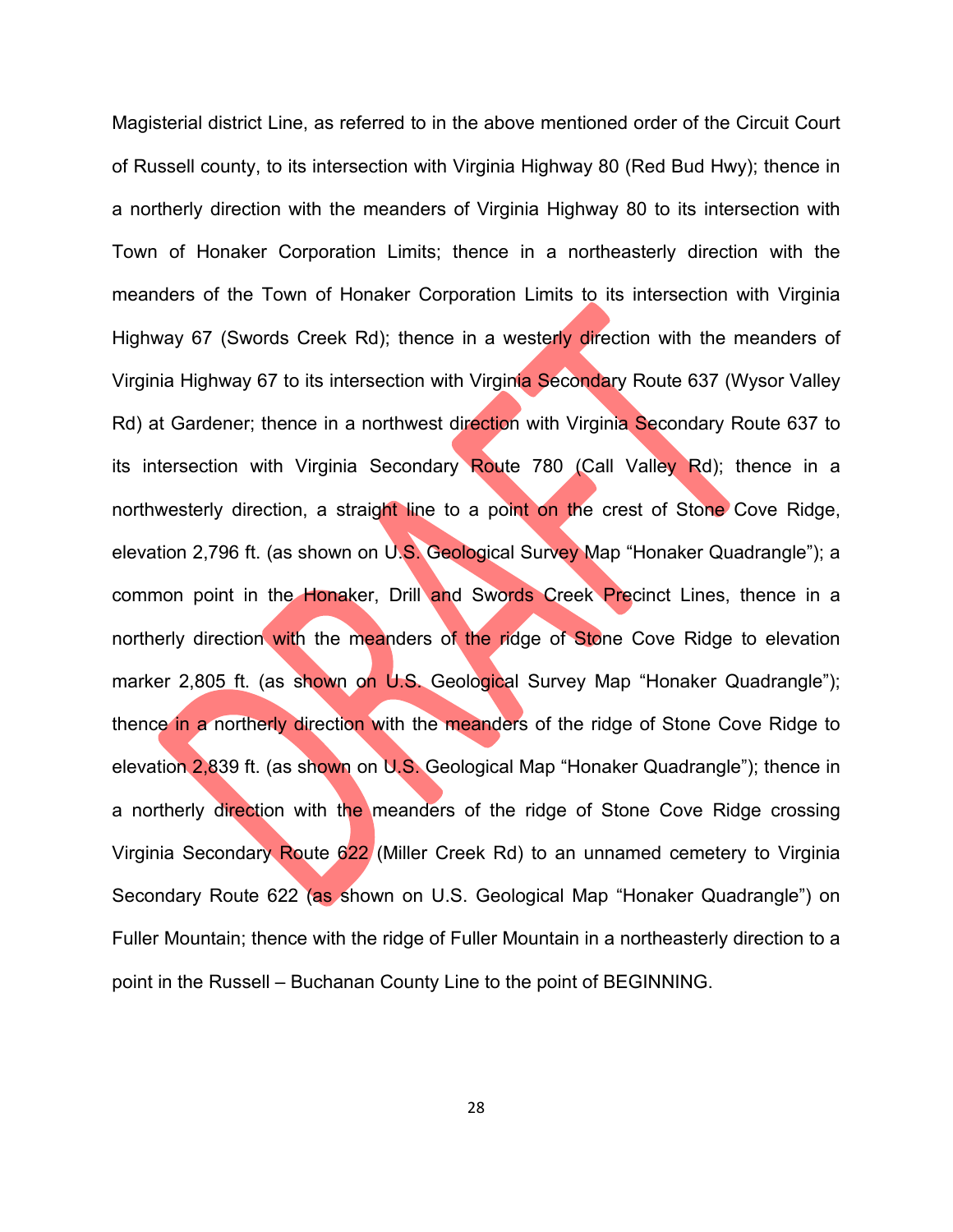**Section 24.2-312** – The geographical boundary description of the **Honaker Precinct, No. 403-2020** is as follows:

BEGINNING at a point where Virginia Highway 67 intersection with the Town of Honaker Corporation Limits; thence in a northwestern direction with the meanders of the Town of Honaker Corporation Limits to its intersection with Virginia Highway 80 (Redbud Hwy.); thence in a southwesterly direction with the meanders of the Town of Honaker Corporation Limits to its intersection with Virginia Secondary Route 646 (Tunnel Rd.); thence in a southeasterly direction with the meanders of the Town of Honaker Corporation Limits to its intersection with Lewis Creek; thence in a southerly direction with the meanders of Lewis Creek to its intersection with the Clinch River; thence in an easterly direction with the meanders of the Clinch River to its intersection with Virginia Highway 80 (Redbud Hwy.); thence in a northwesterly direction with Virginia Highway 80 (Redbud Hwy.) to its intersection with the Town of Honaker Corporation Limits; thence in a northeasterly direction with the meanders of the Town of Honaker Corporation Limits to its intersection with Virginia Highway 67 the point of BEGINNING.

#### **ARTICLE 6.**

#### *Boundary Description Voter Precincts in Election District 5-2020*

**Section 24.2-313**. – The geographical boundary of the **West Lebanon Precinct, No. 501-2020** is as follows:

BEGINNING at a point where Virginia Secondary Route 657 (Green Valley Rd) intersects with Virginia Secondary Route 1063 (Rolling Meadows Rd); thence in a southerly direction with Virginia Secondary Route 1063 and beyond its termination in a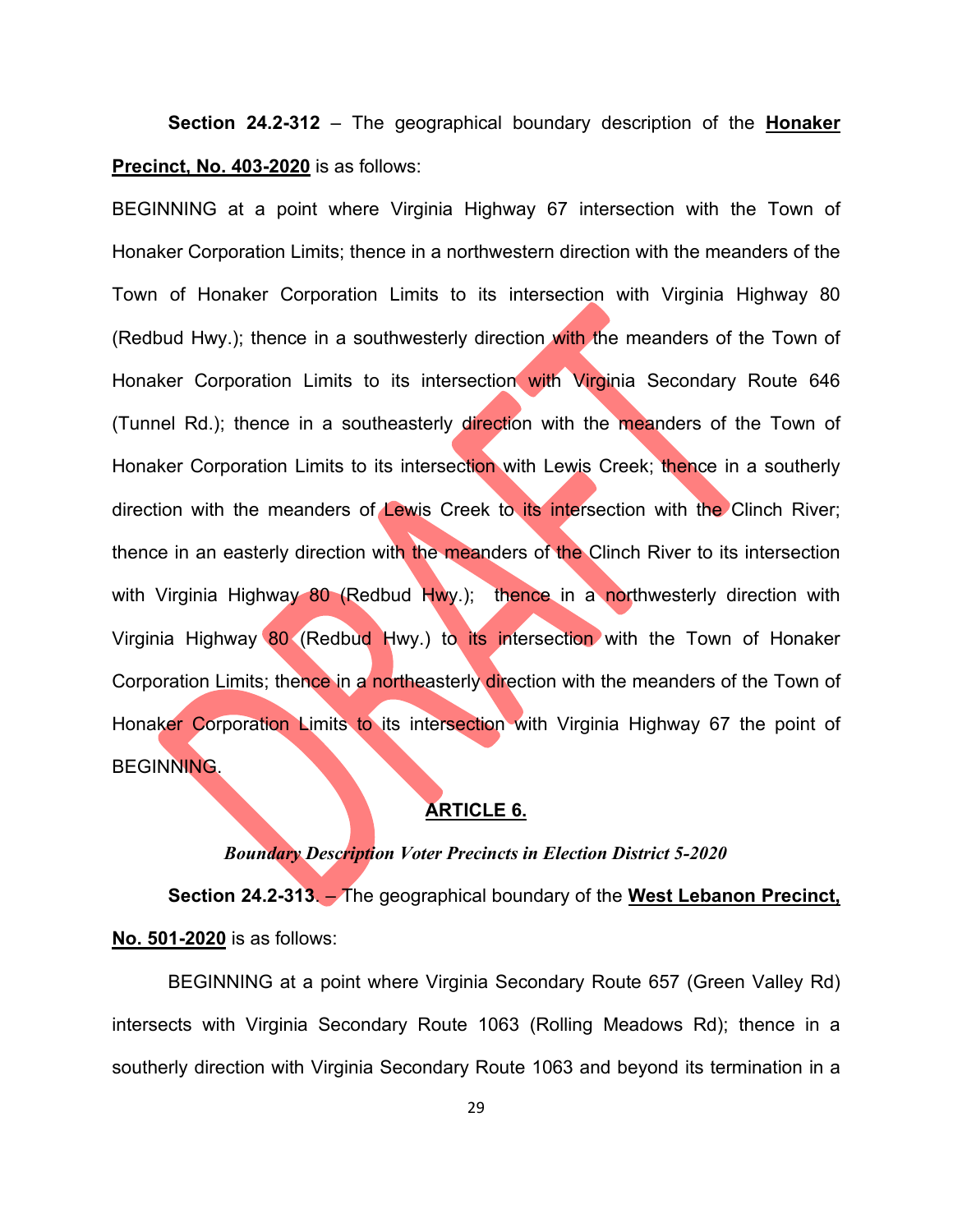straight line to the Russell – Washington County Line of top of Clinch Mountain; thence with the Russell – Washington County line in a southwesterly direction to it intersects with American Electric power company's 138KV power line; thence in an northeasterly direction with said power line to its intersection with the Castlewood –Lebanon Magisterial district line as established by the above referred to Order of the Circuit Court of Russell County thence in a northeasterly direction with the meanders of the Castlewood – Lebanon Magisterial district line to it intersects with Virginia Secondary Route 640 (Long Hollow Rd); thence in a westerly direction to Virginia Secondary Route 640 to its intersection of abandoned 672; thence in a northwesterly direction in a straight line to a point southwesterly of the intersection of Virginia Secondary Route 882 (Lost Valley Rd), Virginia Secondary Route 640, and north of Gray Cemetery (as shown on the U.S. Geological Survey map " Lebanon Quadrangle"); thence in a easterly direction in a straight line to its intersection with Virginia Highway 82 (Cleveland Rd); thence in a southerly direction with the meanders of Virginia Highway 82 (Cleveland Rd); to its intersection with Virginia Secondary Route 640 (River Mountain Rd); thence in a northwesterly direction with the meanders of Virginia Secondary Route 640 (River Mountain Rd) to its intersects with American Electric Power 138 KV power line; thence in a southeasterly direction with said power line to its intersection with Big Cedar Creek; thence in a southerly direction with the meanders of Big Cedar Creek to its intersection with E Main St; thence westerly direction to it intersection with and Virginia Secondary Route 658 (Big Cedar Creek Rd); thence in a southerly direction with Virginia Secondary Route 658 (Big Cedar Creek Rd) to it intersection with Elliott Dr; thence in a westerly direction with the meander of Elliott Dr to its intersection with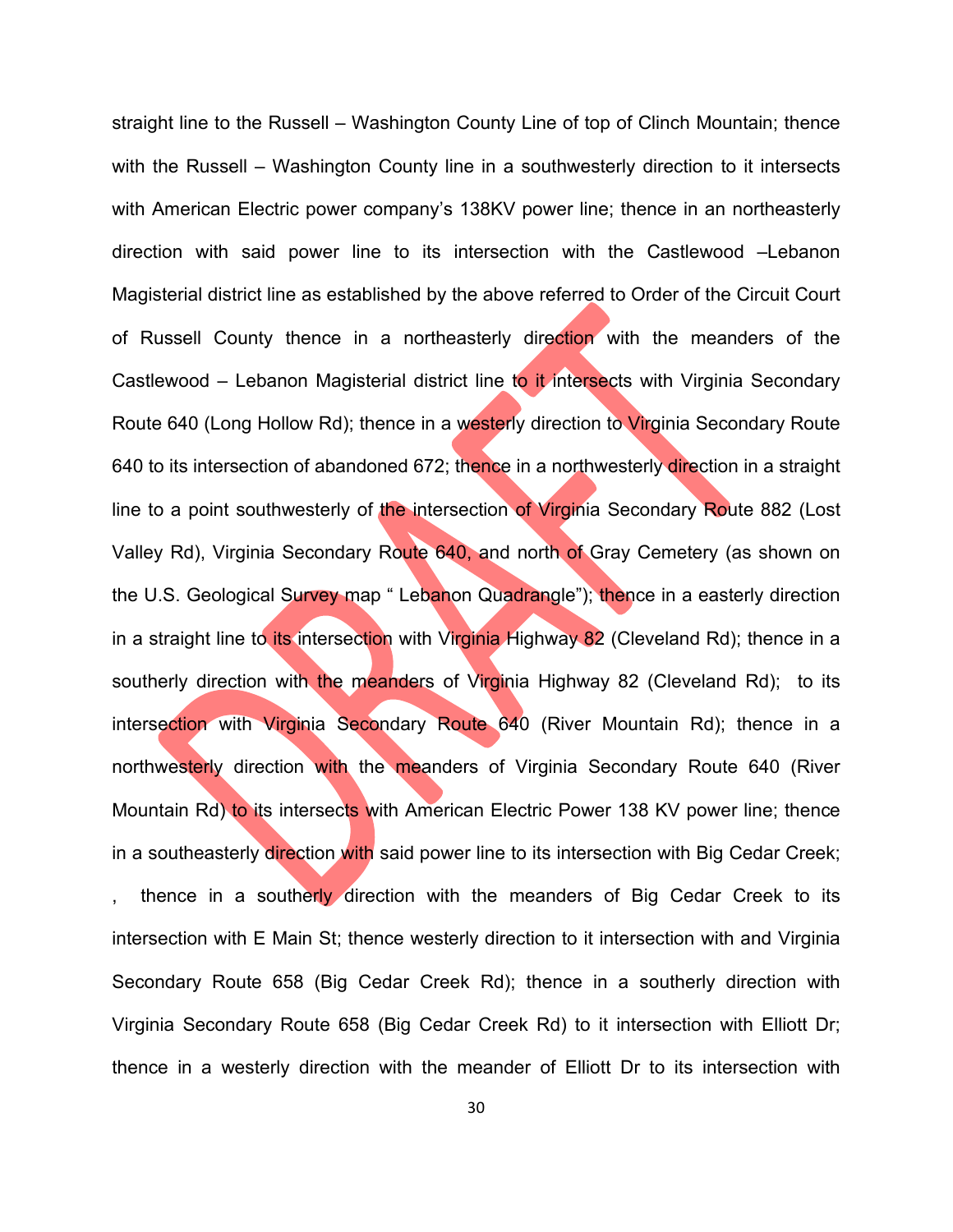Regional Park Rd; thence in a northerly direction to it intersection with US Highway 19; thence in a westerly direction with US Highway 19 to the start of the Lebanon Second Southbound Exit; thence in a straight line to the intersection of Ketron Ave and Career Tech Dr; thence following the meanders of Career tech Dr to the intersection of Pittiston Rd; thence in an southerly direction to its intersection with Regional Park Rd; thence in southwesterly direction in a straight line, to the Town of Lebanon Corporation Limits; thence in a westerly direction with the Town of Lebanon Corporation Limits to it intersects with Virginia Secondary Route 654 (Pittiston Rd); thence in a southerly direction, leaving the Town of Lebanon, to its intersection with Virginia Secondary Route 664, (Stone Bruise); thence in a westerly direction with the meanders of Virginia Secondary Route 659 (Stone Bruise to its intersection with Virginia Secondary Route 660 (Coal Tipple Hollow); thence in a southerly direction with Virginia Secondary Route 660 (Coal Tipple Hollow) to its intersection with Virginia Secondary Route 657 (Green Valley Road); thence in a northeasterly direction with Virginia Secondary Route 657 (Green Valley Road) to its intersection with Virginia Secondary Route 1063 the point of BEGINNING.

# **ARTICLE 7.**

#### *Boundary Description Voter Precincts in Election District 6-2020*

**Section 24.2-314**. – The geological boundary of the **East Lebanon Precinct, No. 601-2020** is as follows:

BEGINNING at a point on the top of Clinch Mountain where American Electric Company's Carbo – Elk Garden – Saltville No. 2, 138 KV Line intersects the Russell – Washington County Line; thence with said power line in a northwesterly direction to the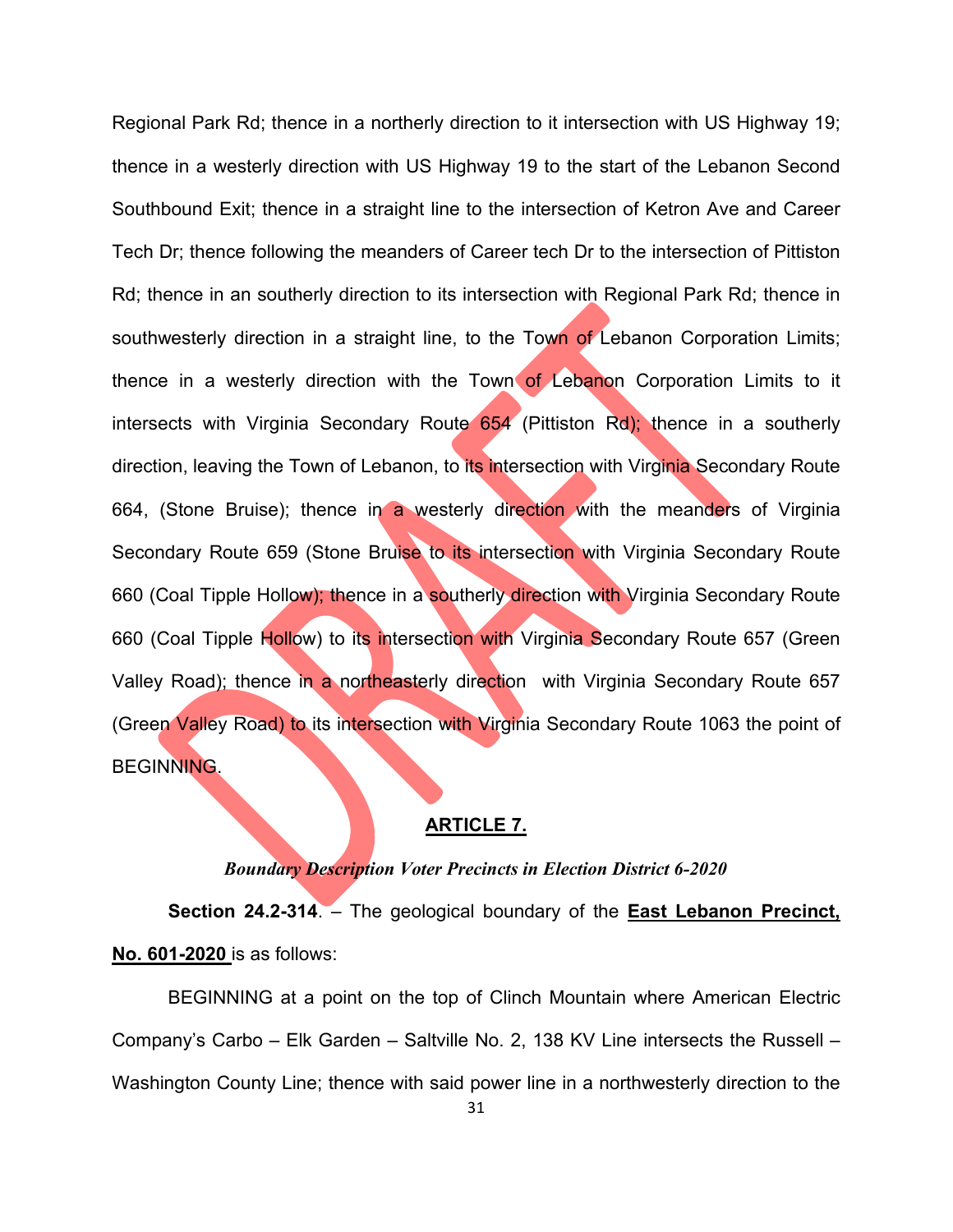intersection with Virginia primary Highway 80; thence in a northerly direction with Virginia Primary Highway 80 to its intersection with U,S. Highway 19; thence in a straight northwesterly direction to Fuller Cemetery (as shown on U.S. Geological Survey Map "Elk Garden Quadrangle"); thence in a northwesterly direction to a point known as Big Rock (as shown on U.S. Geological Survey Map "Elk Garden Quadrangle") on top of The Doubles and River Mountain Ridge; thence in a westerly direction, with the meanders of the top of The Doubles and River Mountain to a point in Big Cedar Creek, thence in a southerly direction with the meanders of Big Cedar Creek to its intersection with E Main St; thence westerly direction to it intersection with and Virginia Secondary Route 658 (Big Cedar Creek Rd); thence in a southerly direction with Virginia Secondary Route 658 (Big Cedar Creek Rd) to it intersection with Elliott Dr; thence in a westerly direction with the meander of Elliott Dr to its intersection with Regional Park Rd; thence in a northerly direction to it intersection with US Highway 19; thence in a westerly direction with US Highway 19 to the start of the Lebanon Second Southbound Exit; thence in a straight line to the intersection of Ketron Ave and Career Tech Dr; thence following the meanders of Career tech Dr to the intersection of Pittiston Rd; thence in an southerly direction to its intersection with Regional Park Rd; thence in southwesterly direction in a straight line, to the Town of Lebanon Corporation Limits; thence in a westerly direction with the Town of Lebanon Corporation Limits to it intersects with Virginia Secondary Route 654 (Pittiston Rd); thence in a southerly direction, leaving the Town of Lebanon, to its intersection with Virginia Secondary Route 664, (Stone Bruise); thence in a westerly direction with the meanders of Virginia Secondary Route 659 (Stone Bruise to its intersection with Virginia Secondary Route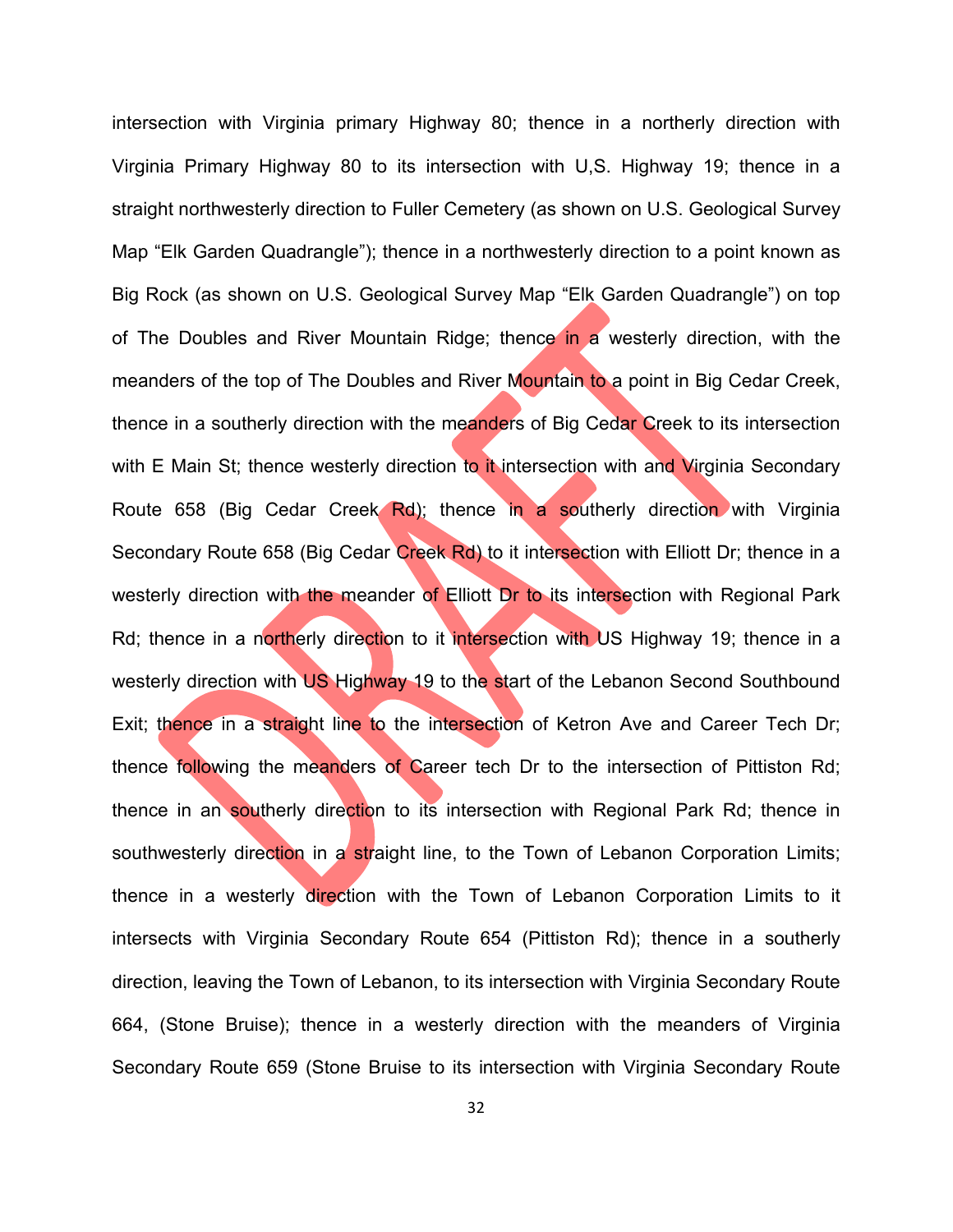660 (Coal Tipple Hollow); thence in a southerly direction with Virginia Secondary Route 660 (Coal Tipple Hollow) to its intersection with Virginia Secondary Route 657 (Green Valley Road); thence in a northeasterly direction with Virginia Secondary Route 657 (Green Valley Road) to its intersection with Virginia Secondary Route 1063; thence in a southerly direction with Virginia Secondary Route 1063 and beyond its termination in a straight line to the Russell – Washington County Line on top of Clinch Mountain; thence with the Russell – Washington County Line in a northeasterly direction to the point of BEGINNING.

**Section 24.2-315.** – The geographical boundary of the **Elk Garden Precinct, No. 602-2020** is as follows:

BEGINNING at a point where the Little River intersects with the Russell – Tazewell County Line; thence in a Southwesterly direction with the meanders of the Little River, the Lebanon – New Garden Magisterial District Line, as referred to in the above mentioned Order of the Circuit Court of Russell County to its intersection with Virginia Secondary Route 636; thence with the meanders of Virginia Secondary Route 636 in a southerly direction to its intersection with Virginia Secondary Route 640; thence in a southwestern direction in a straight line to its intersection with American Power Company's 138 KV power line; thence in an northwesterly direction to its intersection with Virginia Highway 80 (Redbud Hwy); thence in an southerly direction with the meanders of Virginia Highway 80 to the crest of The Doubles and River Mountain (as shown on the U.S. Geological Survey Map "Elk Garden Quadrangle"); thence in a westerly direction, with the meanders of the top of The Doubles and river Mountain to a point known as Big Rock (as shown on U.S. Geological Survey Map "Elk Garden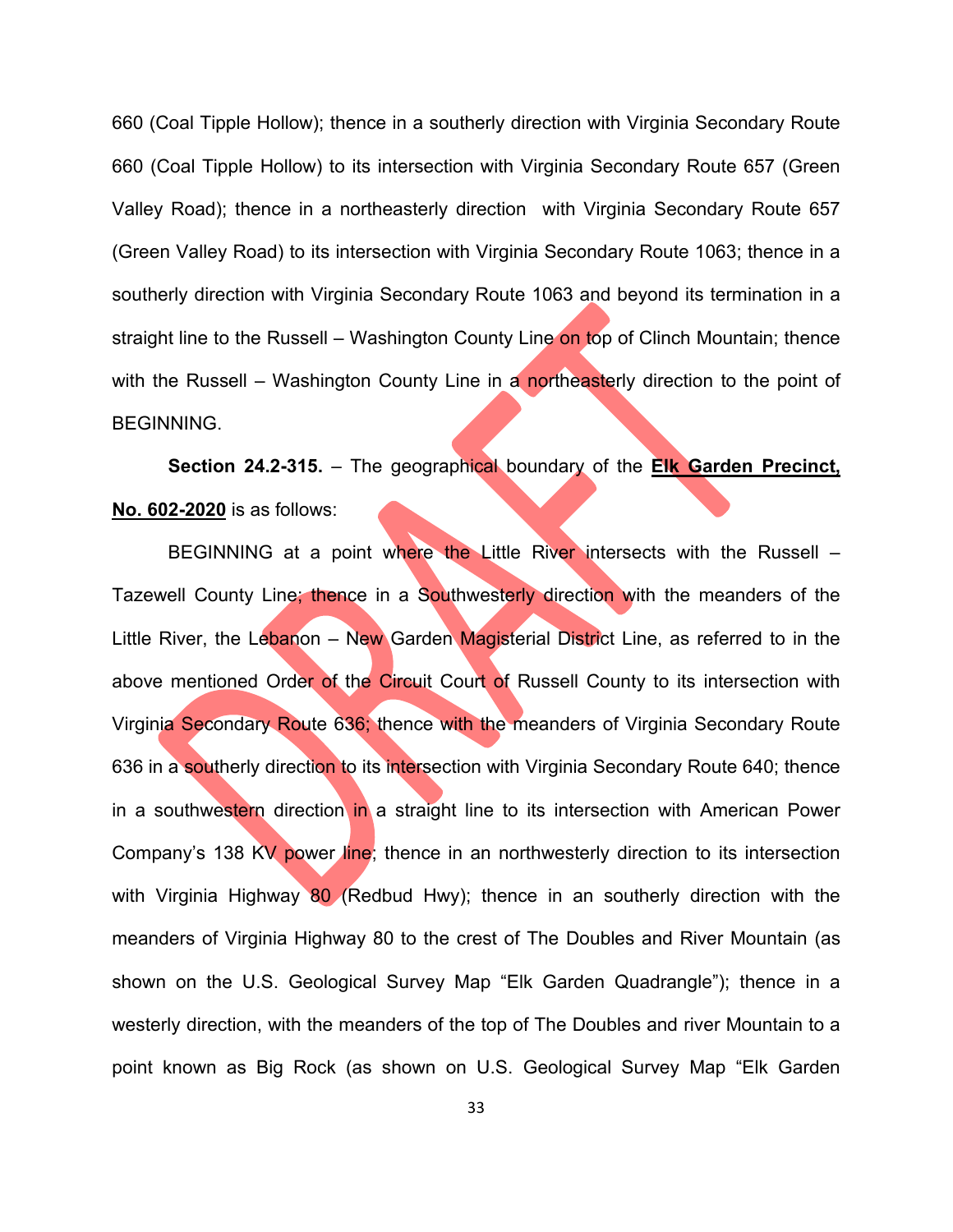Quadrangle"); thence in a straight southeasterly direction to Fuller Cemetery (as shown on U.S. Geological Survey Map "Elk Garden Quadrangle"); thence in a straight southeasterly direction to the intersection of U.S. Highway 19 and Virginia Primary Highway 80; thence in a southerly direction with Virginia Primary Highway 80 to its intersection with American Electric Company's Carbo – Elk Garden – Saltville No. 2, 138KV power line; thence running with said power line in a southeasterly direction to the top of clinch Mountain at a point in the Russell  $\div$  Washington County Line; thence in a northeasterly direction with the Russell – Washington County Line to a corner of Russell - Washington – Smyth Counties; thence in a northeasterly direction with the Russell – Smyth County Line to a corner of Russell – Smyth – Tazewell Counties; thence in a northwesterly direction with the Russell – Tazewell County Line to the point of BEGINNING.

### **CHAPTER 4.**

## **ARTICLE 1.**

*Central Absentee Voter Precinct*

**Section 24.2-400. – Absentee Voter Precinct –**

A. There is hereby created a Central Absentee Precinct in the Office of the General Registrar/Electoral Board of Russell County, Virginia, for the purpose of receiving, counting, and recording absentee ballots cast in the County.

The Absentee Voter Precinct shall be used in General Elections and Primary Elections for all Federal Offices, Statewide Offices, Constitutional, and Local Officers.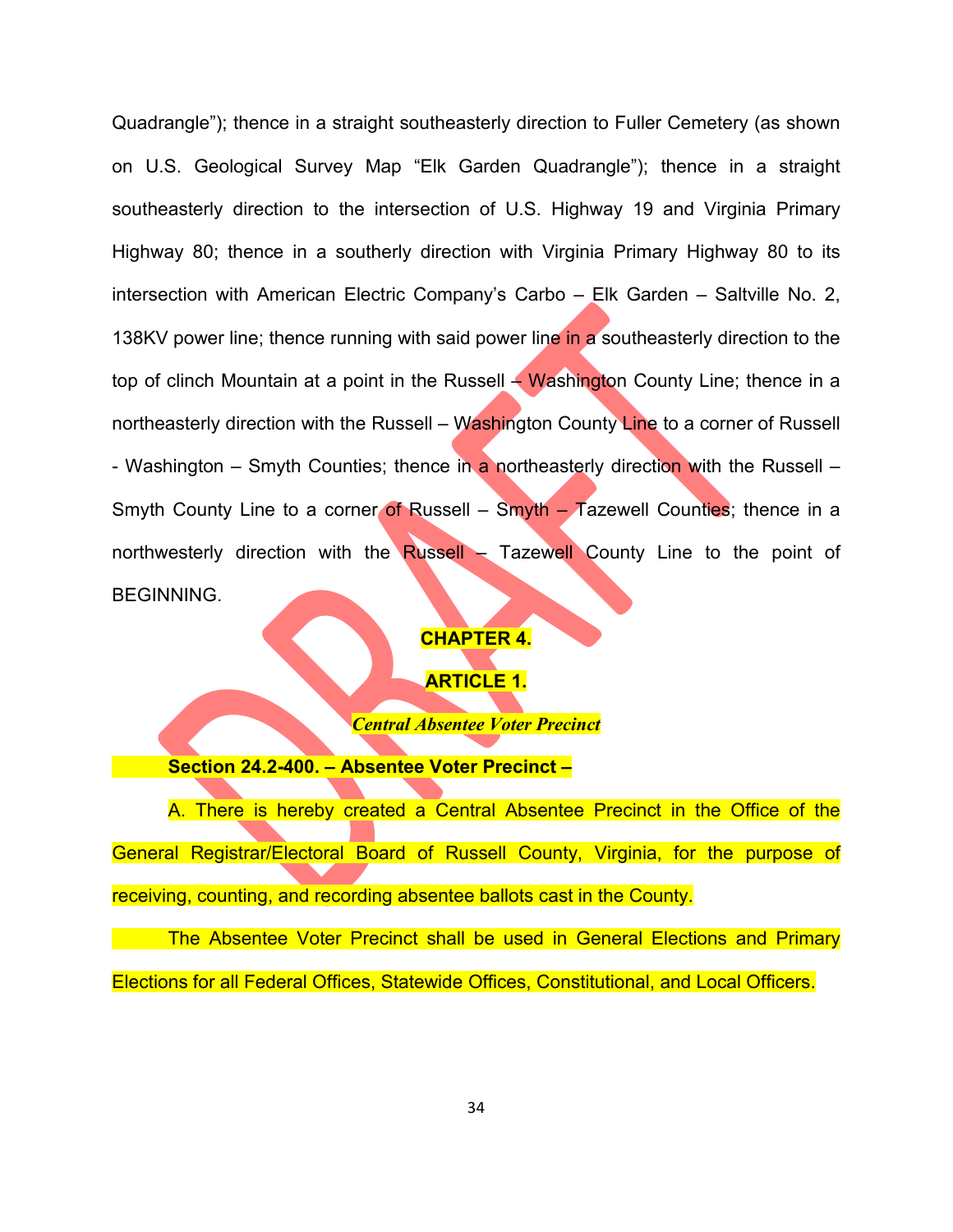B. The Absentee Voter Precinct shall have at least three (3) officers of election as provided for in other precincts. The number of officers shall be determined by the Electoral Board of Russell County, Virginia.

**C.** If any voter brings an unmarked ballot to the Central Absentee Voter Precinct on the day of the election, they shall be allowed to vote. If any voter brings an unmarked ballot to the Electoral Board on or before the day of the election, he shall be allowed to vote it, and his ballot shall be delivered to the Absentee Voter precinct before the closing of the polls.

The officer at the Absentee Voter Precinct shall determine any appeal by any other voter whose name appears on the absentee voter applicant list and who offers to vote in person If the officers at the Absentee Voter precinct produce such records, the voter shall be allowed to vote in person at the Absentee Voter Precinct and hive his vote counted with other absentee votes. If the voter's appeal is denied, the provisions of §24.2-708 of the Code of Virginia, 1950, as amended shall be applicable, and the officers shall advise the voter that he may vote on presentation of a statement signed by him that he has not received an absentee ballot and subject to felony penalties for making false statements pursuant to §24.2-1016 of the Code of Virginia, 1950, as amended.

D. Absentee ballots may be processed as required by §24.2-711 of the Code of Virginia, 1950, as amended by the officers of election at the Central Absentee Voter precinct prior to the closing of the polls but the ballot box shall not be opened, and the counting of ballots shall not begin prior to that time. In the case of punch card or mark sense ballots to be inserted in electronic counting equipment, the ballot box may be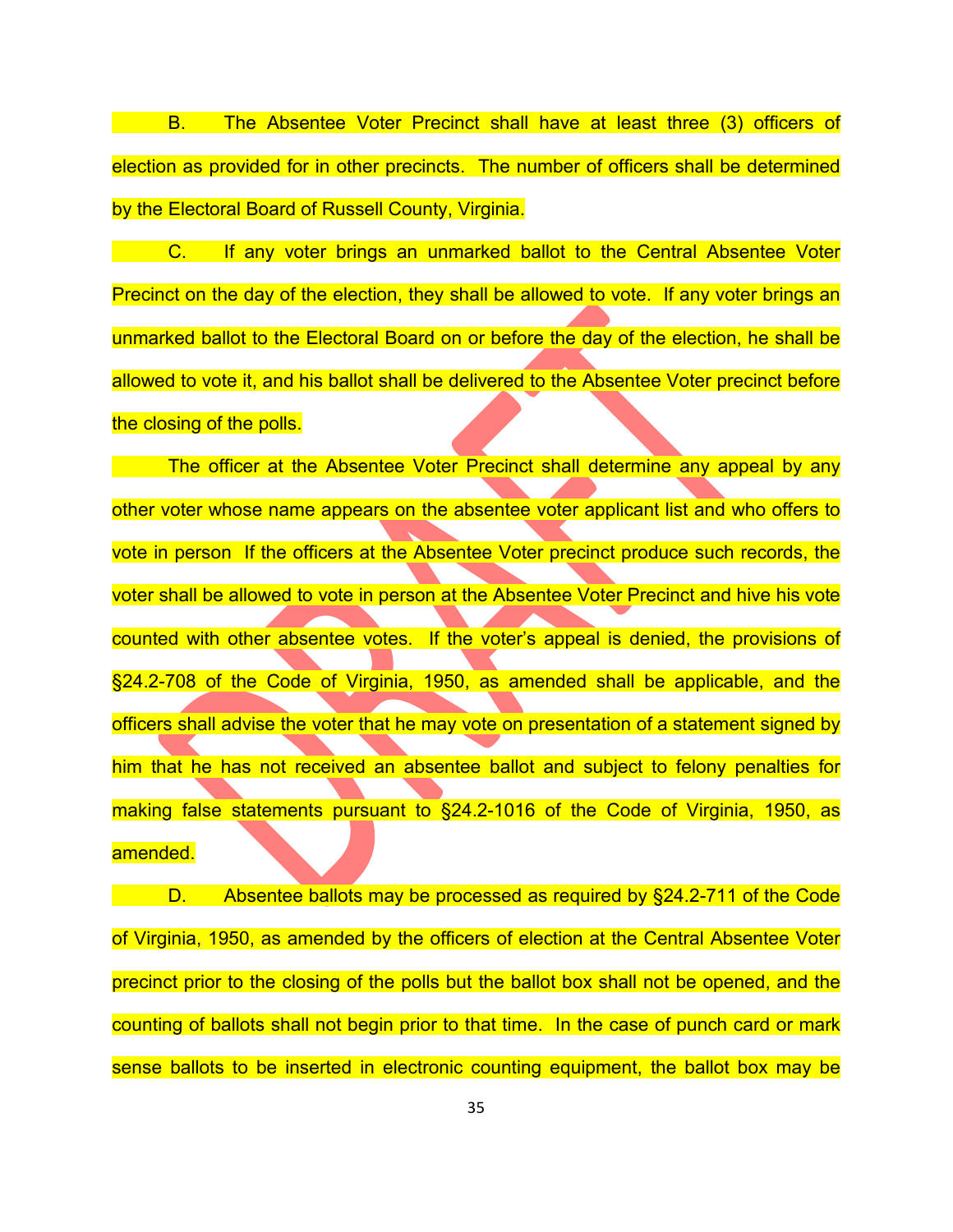opened, and the absentee ballots may be inserted in the counting equipment prior to the closing of the polls in accordance with procedures prescribed by the State Electoral Board, including procedures to preserve ballot secrecy, but no ballot count totals shall be initiated prior to that time.

As soon as the polls are closed in the county, the officers of election at the Central Absentee Voter Precinct shall proceed to ascertain and record the vote given by absentee ballot and report the results in the manner provided for counting and reporting ballots generally in Article 4 (§24.2-643 et seq.) of Chapter 6 of Title 24.2 Elections, Code of Virginia, 1950, as amended.

E. The electoral board may provide that the officers of election for the Central Absentee Voter precinct may be assigned to work all or a portion of the time that the precinct is open on Election Day subject to the following conditions:

- 1. The chief officer and the assistant chief officer, appointed pursuant to §24.2-115 to represent the two political parties, are on duty at all times: and<sup>-</sup>
- No officer, political party representative, or other candidate representative shall leave the precinct after any ballots have been counted until the polls are closed and the count for the precinct is completed and reported.

#### **CHAPTER 5.**

## **ARTICLE 1.**

# *Miscellaneous Provisions*

**Section 24.2-500.** – Notice to voters. – The General Registrar shall notify any registered voter whose election district, precinct or polling place is changed

at least fifteen days prior to the next general, special, or primary election.